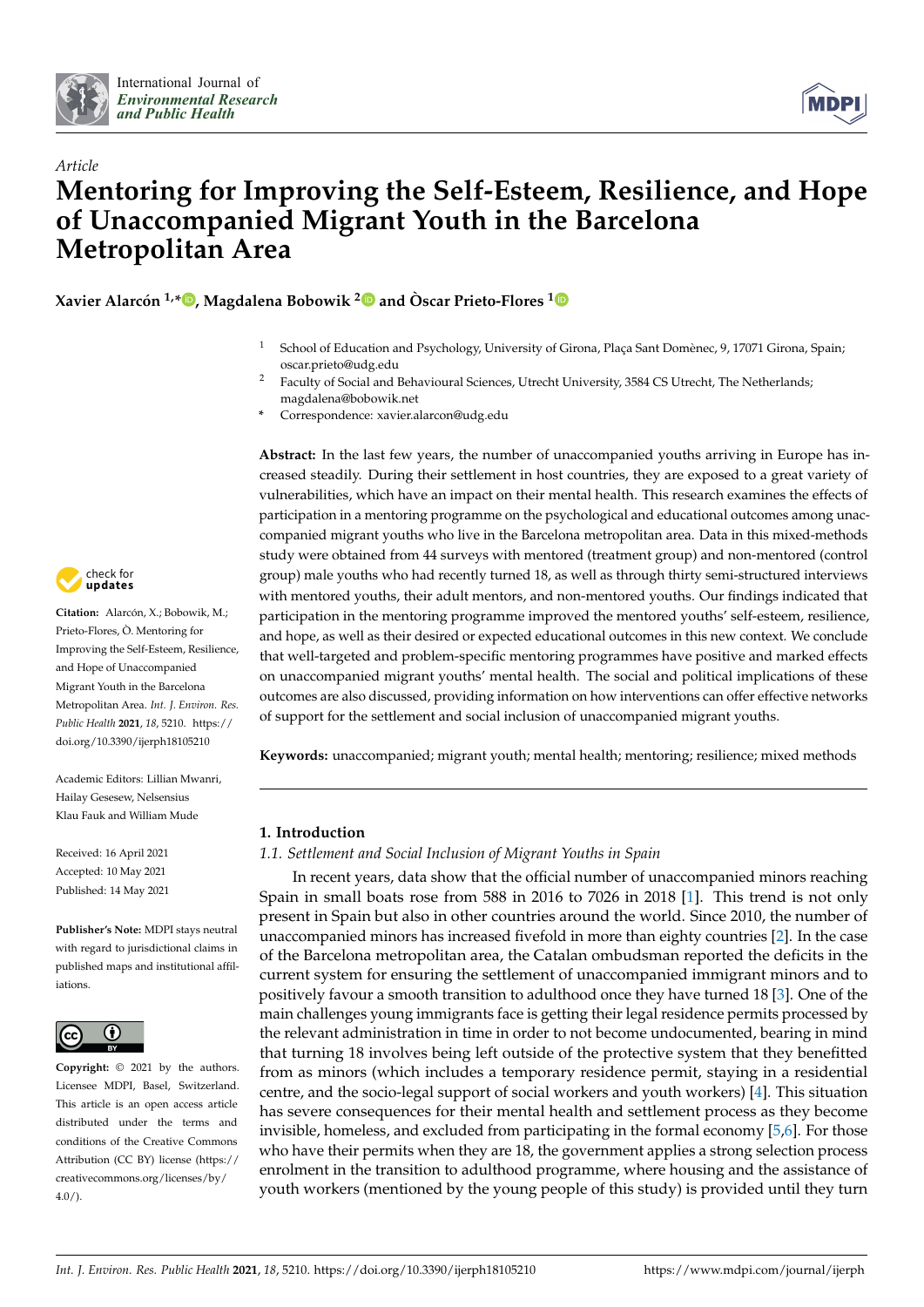21. For those who arrive as minors, the protection system helps them to reach adulthood with a residence permit that can be renewed if they have a report that positively values their integration, continue studying, or have joined the labour market [\[7\]](#page-21-6). Therefore, an issue in the renewal or in the processing of their documentation while they are minors, as well as the fact of them being declared of legal age by the appropriate Spanish authority upon arrival (based on forensic age estimation), makes them completely excluded from the resources that are available to the group.

Youth workers are present in the lives of young people from the moment they access the transition to adulthood programme (and the government-run flats provided) until they leave. The role of these professionals is to foster the youths' autonomy by helping them to achieve their personal, educational, and socio-labour insertion goals. Specifically, they are asked to carry out a work plan with the young person, so that they can accomplish the goals set, and to carry out tutoring sessions in which the young person is monitored [\[8\]](#page-21-7). Their role is also to ensure peaceful co-existence in flats where several young people live, and also with the neighbours. However, there seems to be no explicit mention of attending to the emotional distress that their previous experiences and life in this new context might cause during settlement, a lack of intervention with these young people that has already been highlighted in the Spanish context [\[9\]](#page-21-8).

Settlement was traditionally understood as the final stage of a migration journey, regarded as a stable social and political environment to which migrants need to adapt [\[10\]](#page-21-9). However, it has been emphasised that the settlement process is actually in constant flux, becoming unpredictable for migrants and capable of affecting different areas of their lives in different ways (e.g., providing stability in terms of housing and instability in their legal status) [\[11\]](#page-21-10). As previous research has clearly shown, the settlement of migrants is conditioned by the inclusion policies and strategies of the host country, the causes of migration, the individual characteristics of the migrant (language skills, education, employment, among others), and also the presence or absence of social support networks [\[12\]](#page-21-11). In this study, we have focused on seeing how this latter element can influence the settlement of young migrants, understanding that the experiences of social inclusion lived during this process, such as feeling included in a broader social environment, positively reinforce the sense of feeling socially valued, as well as of belonging and being able to participate in and contribute to the society in which they are settling [\[13\]](#page-21-12). This social inclusion, therefore, will also be conditioned by the ability of the young people to build bridges that connect them with the host community, which will make it easier for them feel at home in this new country [\[14\]](#page-21-13). Assuming that mentoring can help in the social inclusion of unaccompanied young migrants, we focus throughout this study on assessing the capacity of this intervention methodology to produce short-term effects on the psychological well-being of the youths and on how having mentors can condition their educational aspirations and expectations.

Multiple studies have indicated that the risk of suffering from mental health problems may sharpen or decrease in the new context depending on the existing public health and social policies [\[13](#page-21-12)[,15\]](#page-21-14). In this regard, and following the principle of "in the best interest of the child", scholars have highlighted the need to promote political measures that ensure the favourable reception and protection of unaccompanied minors and facilitate a safe transition to adulthood taking into consideration the youth's needs [\[16,](#page-21-15)[17\]](#page-21-16). The present study aims to demonstrate how mentoring programmes can condition unaccompanied youths' well-being; future expectations; and, generally, their transition to adulthood in the receiving society.

#### *1.2. Psychological Wellbeing and Educational Futures*

In this study we focus on self-esteem, resilience, hope, and psychological distress in order to evaluate the psychological well-being of unaccompanied youths, since they are elements that can have a positive or negative impact on their mental health. Research has highlighted that a high level of well-being is a valuable resource for negotiating the settlement challenges ahead [\[13\]](#page-21-12). In fact, it has been recommended to nurture mentoring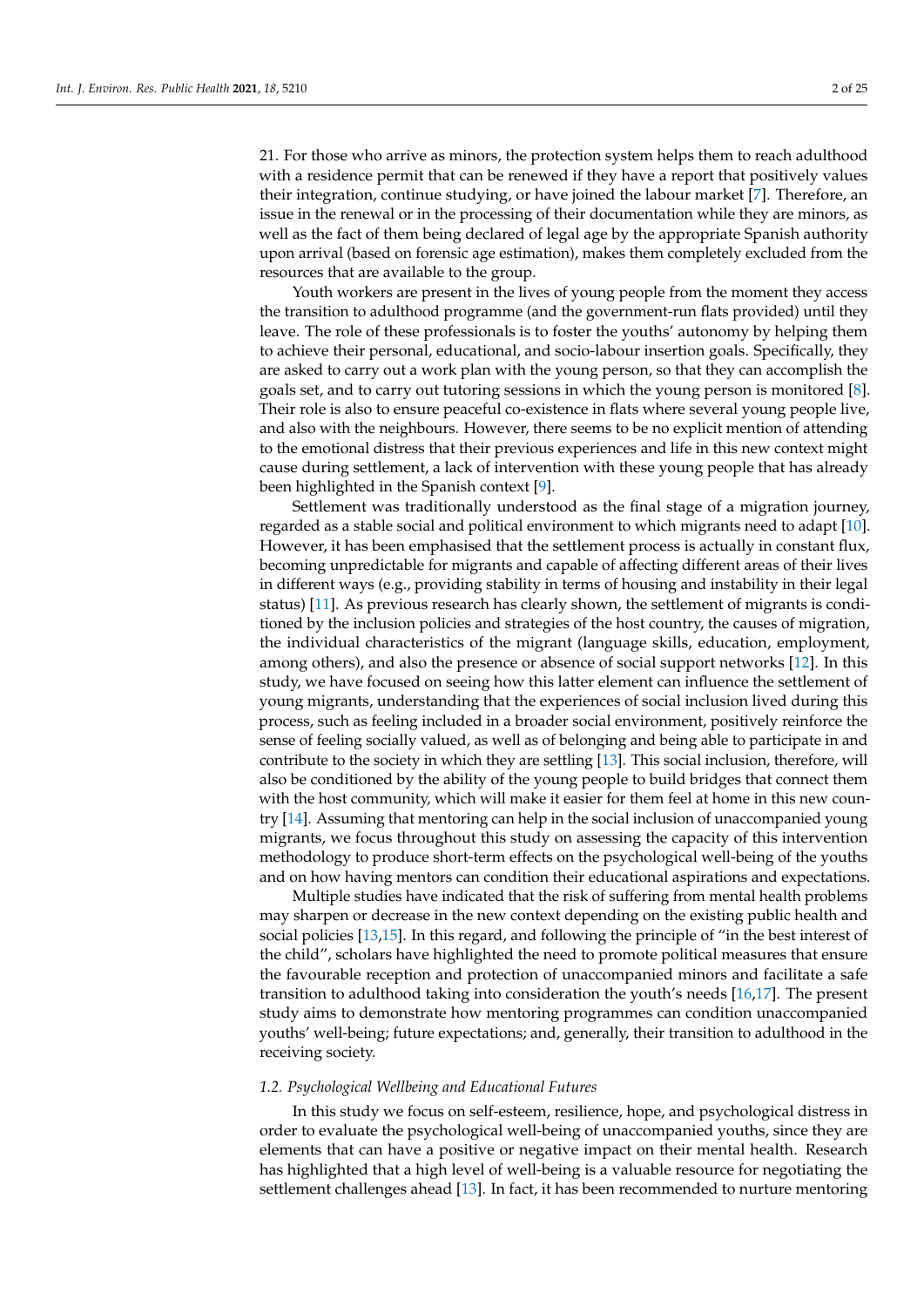relationships through a programme with potential mentors to improve the adaptability of children and young people in the face of adversity [\[18\]](#page-21-17).

Rosenberg [\[19\]](#page-22-0) reported that self-esteem is the positive or negative reflection people have of themselves. Therefore, it involves the self-perception that people have about their failures and successes, as well as the emotional management of the negative feelings that arise. The self-esteem of young migrants has been studied because it has been shown that it correlates positively with mental health, since it buffers the negative effects of stress on depression [\[20,](#page-22-1)[21\]](#page-22-2). Furthermore, it has been demonstrated that social support and strong self-esteem are elements that can reduce the perception of discrimination [\[22\]](#page-22-3). In the case of young migrants, it has also been shown that the perceived support of peers from the same age or of responsible adults (such as a teacher or mentor, in the case of our study) has a positive effect on self-esteem [\[23\]](#page-22-4). Additionally, it has been suggested that greater participation in a community promotes the development of self-esteem [\[24\]](#page-22-5). For these reasons, we consider that the participation of young migrants in a community project with responsible adults who provide them with social support will increase their self-esteem, which will have a positive effect on their settlement and social inclusion.

Resilience is defined as the capacity to access resources that nurture individual, relational, and community assets, as well as the ability to interact with others to improve this capacity through meaningful resources [\[25\]](#page-22-6). Therefore, these resources (provided by friends, family, or mentors) make it possible to avoid potential threats in complex situations during development. Research has highlighted the need for actions that encourage young people to be more resilient when facing stressful events that they have to deal with at this stage of their lives (i.e., the transition to adulthood) and help them to establish positive relationships with responsible adults or prosocial organisations in the new environment [\[26](#page-22-7)[–28\]](#page-22-8). Masten's resilience model [\[29\]](#page-22-9) suggests that in order to foster resilience among migrant youths in their new context, they need to be exposed to significant risks and adapt successfully despite stressful life experiences. In this regard, some of the actions that can facilitate resilience are those that foster the quality of parent–child and mentor or teacher–child relationships in order to promote access to resources and social and human capital. However, unaccompanied migrant youths lack most of these supporting relationships once in Europe, and tend to live greater stressful experiences than other migrant youths [\[30\]](#page-22-10) because of the lower levels of individual resources and family and social support they have. Studies that have focused on resilience have highlighted the importance of the environment in protecting against individual vulnerabilities and environmental adversity, highlighting that fostering resilience facilitates better development and psychological well-being [\[31\]](#page-22-11). In addition, resilience in young people has been related to better or worse adaptability to adversity [\[32\]](#page-22-12). Assuming that mentoring can promote the acquisition of resources to face adversity, we have considered this variable in the study, bearing in mind that greater resilience would promote better settlement and social inclusion.

Snyder et al. [\[33\]](#page-22-13) defined hope as a cognitive set that involves the self-perceived capabilities for constructing viable paths to goals and beliefs about beginning and maintaining the route to these goals. It has been conceptualised as a positive emotional state derived from the interaction between agency aimed at achieving goals and the planning of pathways to attain them [\[34\]](#page-22-14). Hopeful people are seen as possessing positive thinking that reflects an optimistic and realistic perception [\[35\]](#page-22-15), together with the belief that they can develop paths towards the desired goals [\[36\]](#page-22-16). Studies that have focused on hope have highlighted that it is positively correlated with life satisfaction, serving as a buffer against stressful and negative events [\[37\]](#page-22-17). Hopeful people perceive obstacles as a challenge to overcome and tend to show better athletic, academic, occupational, and health outcomes [\[36\]](#page-22-16). Additionally, high levels of hope in unaccompanied young migrants are seen to favour greater civic engagement, which is an indicator of successful social inclusion, as well as strengthening school performance and having a feeling of greater stability in their lives [\[38\]](#page-22-18). This favours a swift inclusion in the new community, which entails less suffering for the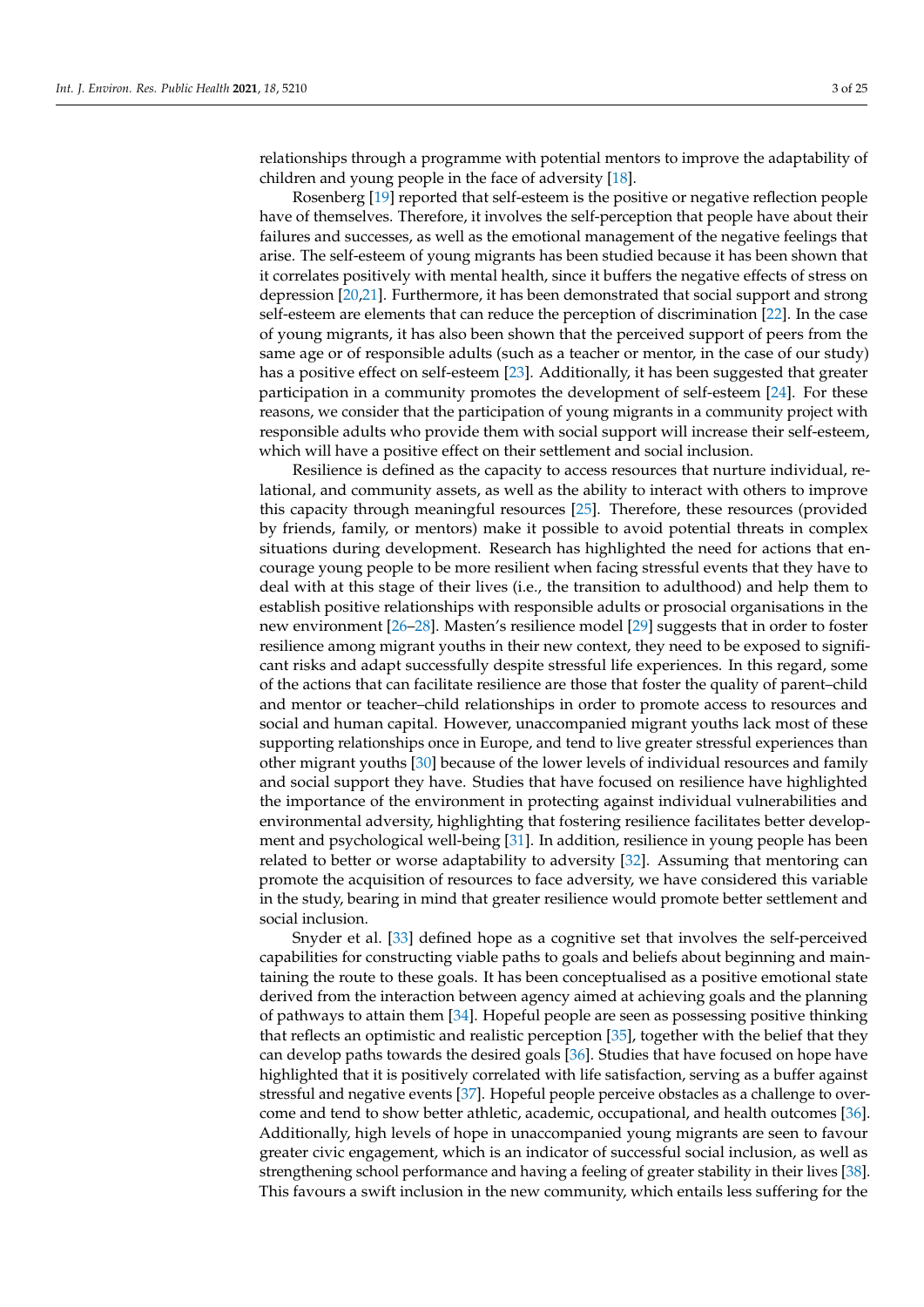young person. It is due to these elements and their capacity to protect against stressful life events that multiple youth intervention projects take into account the increase in youth hope as one of the components of their action [\[39\]](#page-22-19). In the same vein, we consider that if mentors are able to foster hope in young people, this will translate into a more favourable process of settlement and social inclusion.

Psychological distress is a common mental health problem defined as a state of emotional suffering typically characterised by symptoms of depression and anxiety [\[40\]](#page-22-20). Studies that have focused on psychological distress in migrants have highlighted that it can be determined by external stressors, such as traumatic life events or the resettlement process itself [\[41\]](#page-22-21). It has been shown that the availability of care and the quality of support in the resettlement country can reduce the psychological distress caused by adversity [\[42\]](#page-22-22). However, in the case of unaccompanied youths, post-traumatic stress symptoms have been identified as being associated with reaching the age of 18, due to the revision of their legal status, which makes them more aware of the uncertainty about their right to remain in the country they are resettling in [\[43\]](#page-22-23). The type of residence has also been highlighted as affecting the mental health of young migrants, who report more psychological distress when they move to more independent living arrangements [\[44\]](#page-22-24). Taking these elements into account, we explore whether participation in the mentoring project can affect the psychological distress of these unaccompanied youths who are also in a moment of transition towards a more independent life.

Another element that is of interest for the analysis of the social inclusion of migrant youths is how they can be enrolled in education and develop educational trajectories as a process of their settlement. Previous studies approaching the incorporation of the children of immigrants in Spain and in the United States have emphasised that educational aspirations and expectations are a key determinant for future achievements in the new context [\[45](#page-22-25)[,46\]](#page-22-26). While the educational ambitions of migrant children have been widely studied in many contexts, more research is needed for understanding the views of unaccompanied minors and youths. In this regard, we understand futures in education as "how young people see themselves in regard to the future and why futures are so valuable for them" [\[47\]](#page-22-27). Thus, how educational aspirations and expectations change over time and the view and vision of the young people is relevant for fostering paths for inclusion. Bearing in mind that mentoring can affect the academic achievements of young people at risk [\[48\]](#page-23-0), we have studied whether this mentoring relationship can have any impact on the educational future of unaccompanied youths.

#### *1.3. Mentoring Programmes for Unaccompanied Youths*

In order to address the needs of immigrant youth, the number of mentoring programmes targeting this group have increased, especially in Europe, in the last five years after the so-called "refugee crisis" [\[49\]](#page-23-1). Nevertheless, there is still scarce information about the effects that the programmes specifically targeting migrant adolescents and youths have [\[50,](#page-23-2)[51\]](#page-23-3). The meta-analyses, mostly with evidence from US programmes for general youth populations, highlight that youth mentoring interventions have a modest but significant effect on improving diverse outcomes across the behavioural, emotional, social, and academic domains [\[52,](#page-23-4)[53\]](#page-23-5). These studies have also shown that mentoring programmes are more effective among mentored youth who have significant levels of environmental risk and among samples with greater proportions of male youths [\[54\]](#page-23-6). Besides, in recent years, a growing number of scholars have highlighted that mentoring, as a specific approach, can be more effective when young people are provided with the skills to recruit adults from their own networks instead of assigning participant youths to an unknown caring adult by the mentoring organisation [\[55](#page-23-7)[–57\]](#page-23-8). This body of research has shown that some approaches to mentoring (such as youth-initiated mentoring, network engaged mentoring, or intentional mentoring) provide more enduring and emotionally supportive relationships than traditional approaches, because these programmes tend to empower the youths in deepening their existing ties and creating new ones [\[58\]](#page-23-9). However, as far as we know, there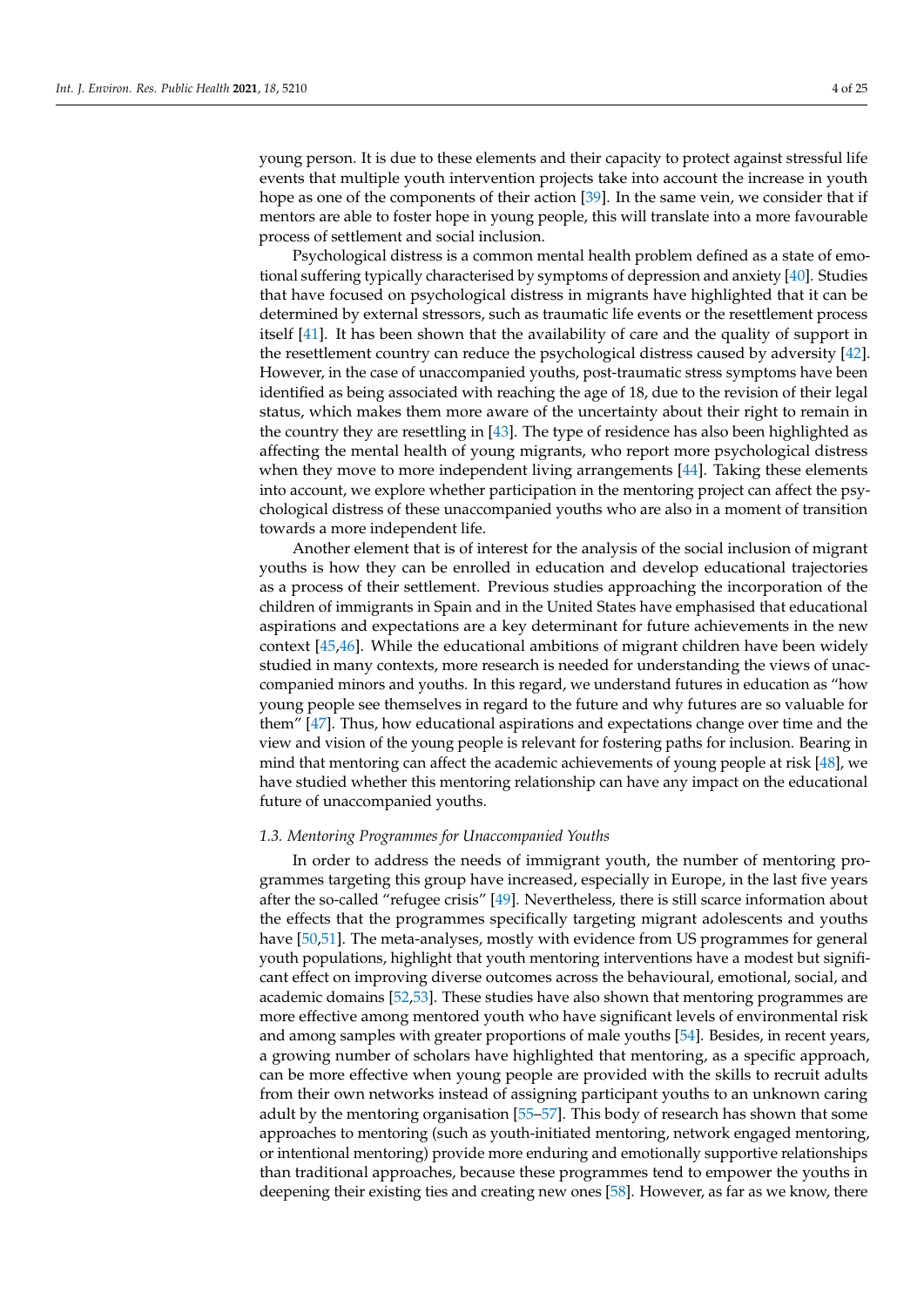is no research showing the effects of mentoring on the mental health of unaccompanied migrant youths. What we know is that mentoring programmes can widen their social networks [\[59\]](#page-23-10) and improve a sense of belonging and hope in the receiving society among migrant children living with their families in their new context [\[60\]](#page-23-11).

### **2. Current Research**

This study examined the effectiveness of the mentoring programme *Referents*, initiated by the *Punt de Referència* Association in 1998 [\[61\]](#page-23-12). The main goal of this programme is to support young people, mainly those leaving care, who, without family networks of support, start the transition to adulthood when they turn 18 after having been under the tutelage of the Generalitat de Catalunya (the Catalan government). From 2015 on, almost all participants of the programme are former unaccompanied minors who had been in the minor protection system before turning 18 and volunteer adult mentors.

The mentoring programme looks for adult volunteers who are established in Barcelona and have already completed their transition to adulthood (while also looking for young people interested in participating). After a selection process of adult volunteers and young people, training is carried out with the mentors, where the socio-legal situation of migrant youths leaving care is explained, as well as what their task as mentors involves. Each mentoring relationship (consisting of one adult and one youth) is instructed to meet once a week during a period of six months to carry out an activity. The mentoring programme practitioners suggest starting with leisure activities such as going to museums, activities in local public services, or doing sport activities. The aim of the programme is to create a bond between the mentor and mentee that facilitates significant conversations for the young person (concerns about administrative procedures, emotional discomfort, or doubts that affect their educational and occupational path), or, in other words, the provision of different types of social support.

However, despite monitoring the development of a strong and lasting bond between mentor and mentee, the *Referents* programme differs from models that provide non-specific care to their participants, in which the mentors are encouraged to provide friendship and support in general terms. These models that are less focused on solving the specific problems of the young people consider that a close relationship with the mentor is, by itself, a corrective experience that leads to a wide range of improvements in the young person's development [\[62\]](#page-23-13). In the *Referents* programme, however, specific objectives for each relationship are established, thanks to exhaustive training with the mentors on the obstacles the youths need to be accompanied with through their transition to adulthood, and a strong monitoring of the relationship (with regular meetings with the mentor; the mentee; and, on some occasions, with both). It is also characterised as a well-targeted programme and is focused on solving specific problems, since the group to which it provides support is clearly defined and due to the constant coordination with the other agents that intervene in the young person's development in order to specify what the focus of the intervention is.

The specific problems that these young people try to deal with during mentoring are usually related to learning the language, getting to know new places in Barcelona, and/or meeting new people. Here are a few of the responses of young people when we asked them why they signed up for the project:

*My first idea was that I was going to meet with someone who would be older than me, and I thought that was a great idea for me. I was going to ask lots of things about Barcelona, things about Spain, to practise Spanish* . . . *This is what I was thinking* (Amadou, mentee)

*I like that they help me from many sides. Mirela (mentor) has helped me know many places in Barcelona. [* . . . *] Besides that, I have practised Spanish with her many times, and I have improved.* (Abás, mentee)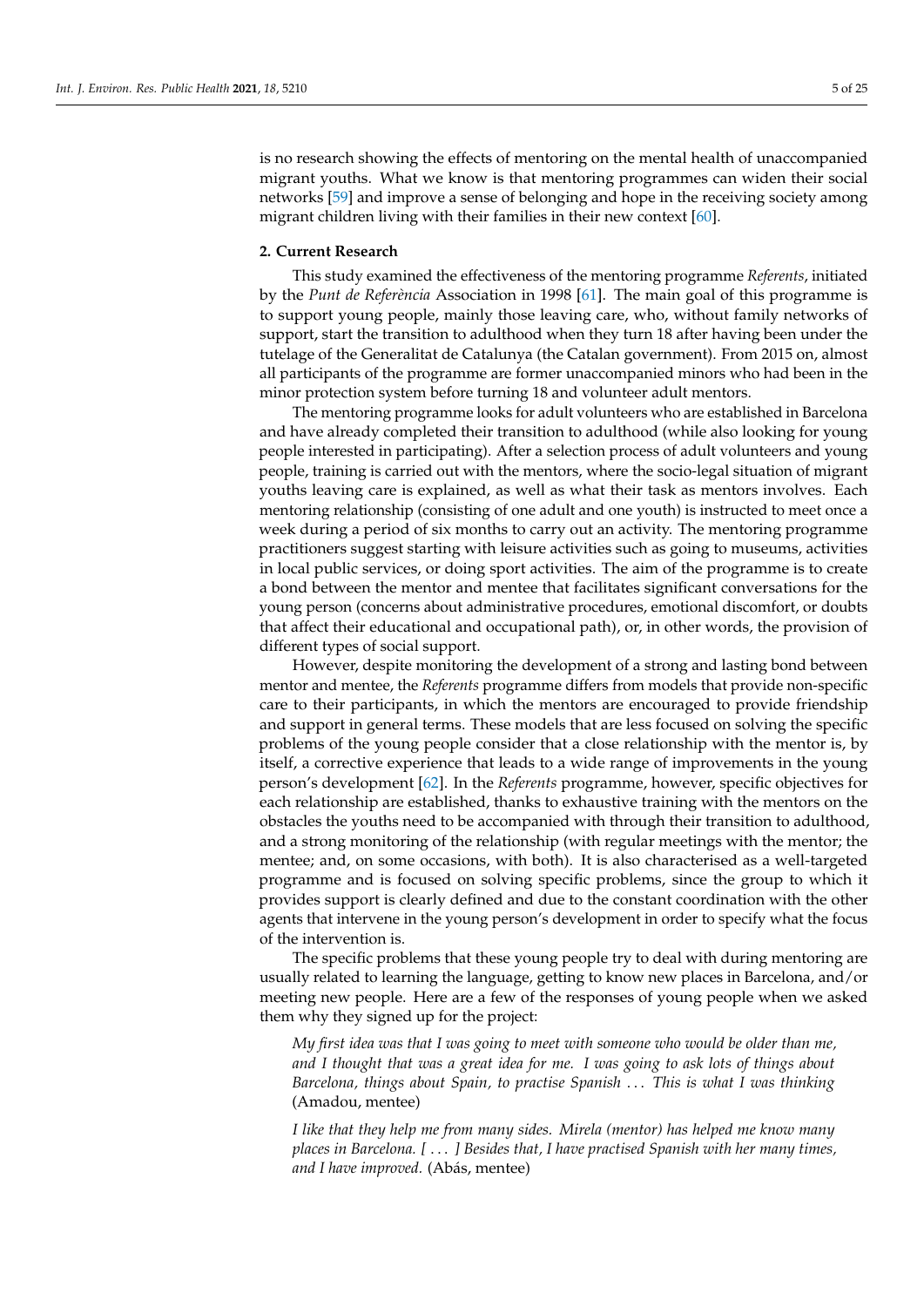*As I said before, I felt alone in the centre and didn't know anybody from here, from Barcelona or from Spain. I wanted to meet some kind of friend, I wanted to get to know places, practise Spanish more and everything went well.* (Hassan, mentee)

## **3. Methods**

This research followed a *sequential explanatory mixed method design* which is characterised by gathering quantitative data and analysis before carrying out the qualitative fieldwork [\[63\]](#page-23-14). Mixed methods designs tend to provide a more complete and holistic view of the impact an intervention has rather than solely quantitative or qualitative designs. In this sense, we assessed the effects of participation in the programme on the lives of unaccompanied migrant youths in providing them with informal support in their coming of age and improving their psychological adjustment and expected or desired educational outcomes. More precisely, we were interested in how the unaccompanied youth see themselves (i.e., self-esteem), the psychological distress they experience, their future prospects (youth hope), the resilience skills they develop, how they perceive their educational near futures, and the role that social support they received has on these outcomes. In the survey data, we assessed these psychological and educational outcomes before (Time 1) and after (Time 2) participation in the programme among mentored and non-mentored (control group) youths. After the analysis of the quantitative data, we elaborated the guidelines for the interviews and carried out the qualitative fieldwork with mentored and non-mentored youths, as well as mentors.

## *3.1. Quantitative Data*

## 3.1.1. Participants

Survey data were gathered from October 2018 to October 2019, coinciding with the start date of the mentoring matches of the *Referents* programme. In this period of time, the programme began three mentoring groups, with each consisting of between 10 and 15 mentoring pairs (a mentor and mentee), since this is the number set by the programme itself to ensure correct follow-up by the mentoring expert that monitors the development of the group's relationships. Therefore, the initial objective was to survey the maximum number of young migrant mentees, which, in this case, could have been 45. However, the programme did not reach the maximum number of recruits expected in each group and, in addition, were not all migrants (there were also Spanish youths who had left government tutelage without a family support network). Therefore, we aimed to recruit all mentees (*N* = 39); however, those surveyed in Time 1 were 32 youths (seven were discarded because mentoring matches had already started or because the youths refused to participate), and those in the control group  $(N = 26)$  were interviewed within one to two weeks later. From all these cases, we ended up with 21 youths in the mentoring group and 23 in the control group at Time 2, because we could not trace 12 of the pre-tested youths seven months later, and because the sample had a strong gender imbalance and thus two female participants were dropped from the analyses (initially, 91% of the mentored and 92.3% of the nonmentored youths were male). Our data confirm official statistics showing that 81.2% of unaccompanied minors in 2018 were from Morocco (see descriptive data below), and 97.7% were male [\[64\]](#page-23-15). The results, which include the two female participants, were consistent with the results obtained from the exclusively male sample (see Section [4\)](#page-9-0).

Participants' ages ranged from 17 to 23 years (*M* = 18.52, *SD* = 1.50) for the mentoring group and from 17 to 19 ( $M = 18.04$ ,  $SD = 0.37$ ) in the control group. This difference in the age ranges was because the young people in the control group were accessible, since they were in the housing resource mentioned above, which limits their stay until the age of 21, while the mentoring programme does not set an age limit in order for young people transitioning to adulthood to access it. Most of the youths had been residing in Spain for two years at the time of the study (*M* = 2.10, *SD* = 1.00 and *M* = 2.52, *SD* = 2.19 in the mentoring and control groups, respectively). The majority came from Morocco (61.9% and 82.6%, respectively), while some others came from Algeria or Sub-Saharan countries and a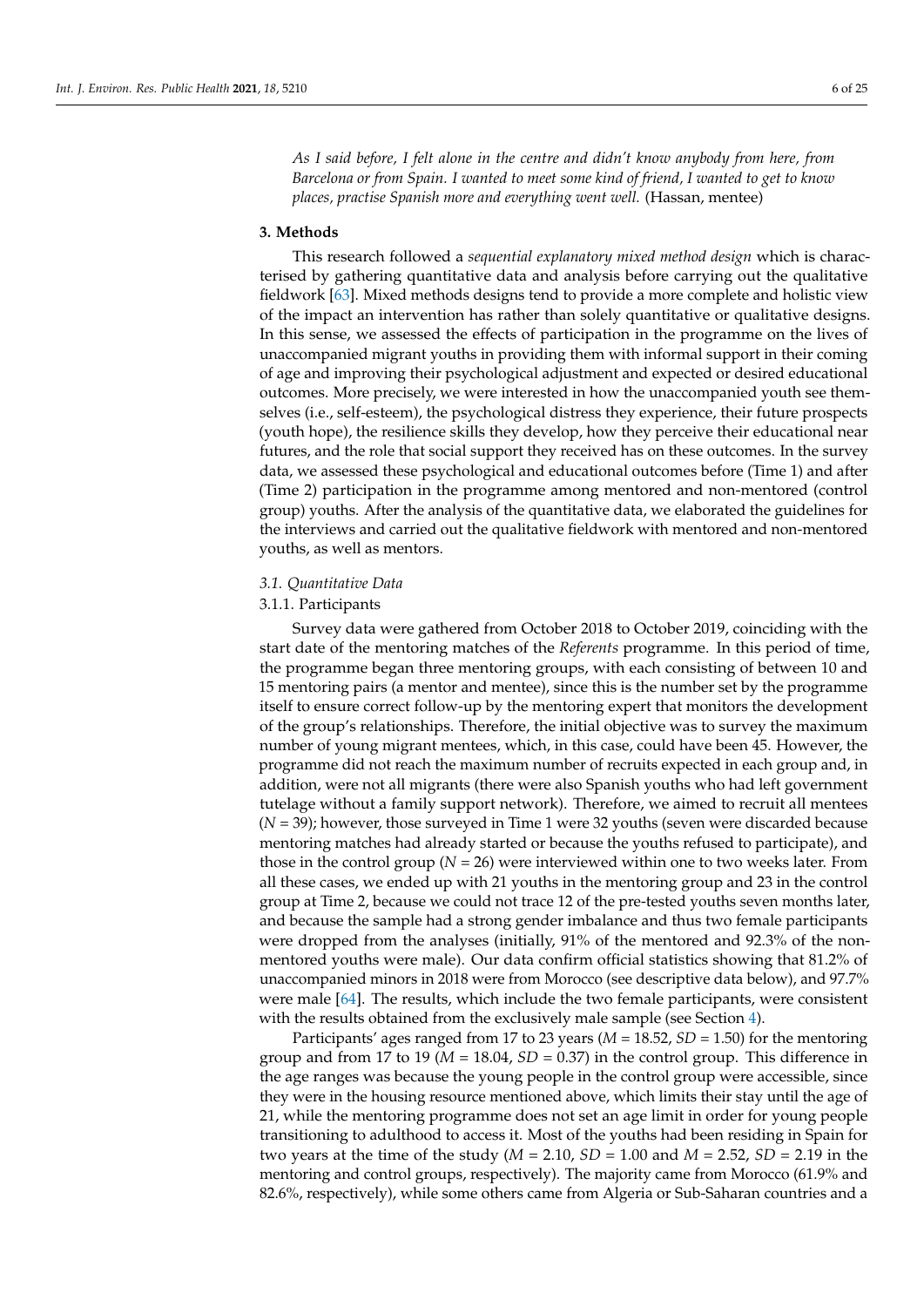few from Latin America. When asked about their arrival to Spain, 47.6% of the mentored youths and 43.5% of the control group crossed the Mediterranean in a small boat, and 28.7% and 30.3%, respectively, were hidden in trucks. Most of the mentees lived in Barcelona city and a few in the Barcelona metropolitan area in shelter flats (71.4%), flats shared with other young people (14.3%), and some in a residence or in a rented shared apartment (14.3%). Most of participants in the mentoring (85.7%) and the control group (91.3%) had to move in the last year.

# 3.1.2. Procedure

One of the main challenges of the fieldwork was to adequately select and follow, for more than six months, former unaccompanied minors between 18 and 23 years old. With this aim in mind, we counted on the active support and collaboration of Punt de Referència and the Catalan Federation of Residence Care Organizations (FEPA). Their technical staff contacted the participants, informed them about the purpose of the study, and scheduled appointments for data collection. Informed consent was gathered from all youths. In a few cases—those who were 17 at the moment of pre-assessment (Time 1)—we also asked for consent from their legal tutors (Catalan Government Agency).

All the surveys and interviews were conducted in Spanish. Language was not a barrier with most of the interviewees because the majority had a good knowledge of this language. With regard to their Spanish speaking level, at the beginning of the programme, 48% indicated that it was good, 30% very good, and 14% excellent (four participants mentioned that it was sufficient). Similarly, 41% reported that their understanding of Spanish was good, 32% very good, and 23% excellent (only two participants said that it was sufficient). Participants also reported having good overall reading and writing skills: 34% and 27% reported good, 36% and 34% very good, and 21% and 14% excellent skills, respectively. Only three had sufficient reading skills, five had sufficient writing skills, and one participant mentioned that he had some difficulties in reading and writing in Spanish We have tested a regression model where participation in the programme (yes vs. no), language ability in Spanish (i.e., the average score with the four aspects of language ability), and the interaction between the two variables were introduced as predictors and each outcome variable at T2 as a criterion variable in a separate model. We additionally controlled for the T1 scores in each model. We did not observe statistically significant interactions and thus moderation by language ability.

#### 3.1.3. Measures and Materials

We assessed diverse psychological outcomes, including psychological distress, selfesteem, resilience, and youth hope, at two time points. In addition, we evaluated the mentees' perceptions of their educational aspirations and expectations.

- **Self-esteem.** We implemented the Rosenberg scale [\[19\]](#page-22-0) to measure self-esteem. Participants indicated their agreement on a 4-point (completely disagree, agree, disagree, completely agree) Likert-type scale with ten statements referring to their self-image (e.g., 'On the whole, I am satisfied with myself'; T1:  $\alpha$  = 0.54; T2:  $\alpha$  = 0.59).
- **Resilience.** We used a short 12-item version of the children and youth resilience measure [\[25\]](#page-22-6). Mentored youths were asked to respond to a series of questions about themselves, their community, and their relationships with others. They indicated the frequency with regard to these questions (e.g., 'Do you have people around you who show interest in you?') on a 3-point scale (yes, no, sometimes). All items were dichotomised, with 'yes' and 'sometimes' coded as 1, and 'no' coded as 0. We created a composite score by adding up all positive answers (T1:  $\alpha$  = 0.66; T2:  $\alpha$  = 0.61).
- **Youth hope.** We adapted the children and youth hope scale [\[33\]](#page-22-13) for the migrant youths, who were asked to indicate on a 6-point scale (always, most of the time, frequently, sometimes, rarely, never) the frequency concerning six statements regarding their lives (e.g., 'When I have a problem, I can find many ways of solving it'). This measure demonstrated satisfactory reliability (T1:  $\alpha$  = 0.57; T2:  $\alpha$  = 0.62).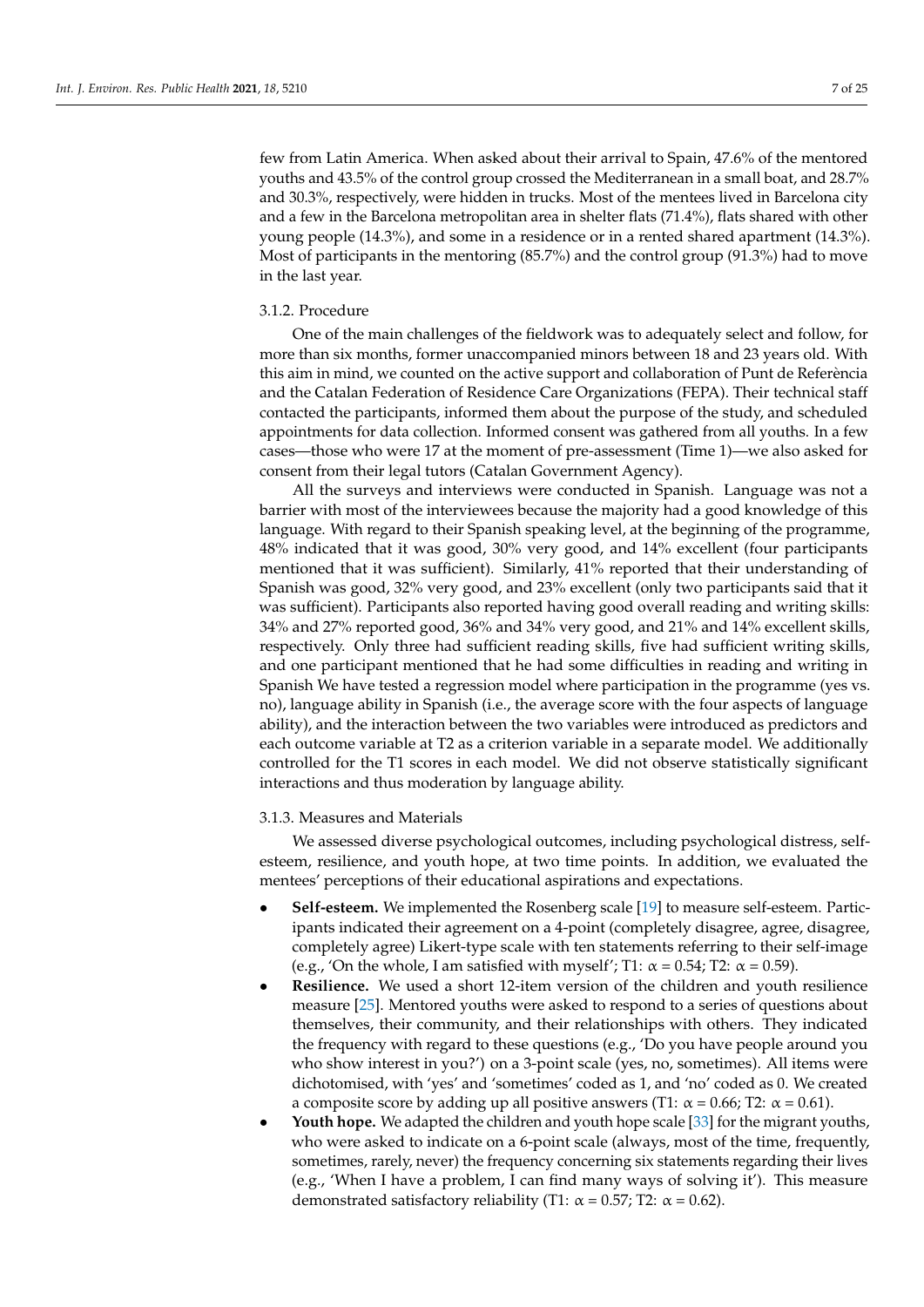- **Psychological distress**. We adapted the Kessler psychological distress scale [\[65\]](#page-23-16) to our participants' situation. Mentees indicated frequency with regard to ten questions about their psychological functioning (e.g., 'Feel lonely') on a 3-point scale (yes, no, sometimes). All items were dichotomised ('yes' and 'sometimes' were coded as 1, and 'no' coded as 0). We created a composite score for this scale by adding up the scores for the ten dichotomised items. Thus, the scale could range from 0 (when all responses were 0) to 10 (when all responses were 1, that is either 'yes' or 'sometimes'). This scale showed good reliability (T1:  $\alpha = 0.73$ ; T2:  $\alpha = 0.72$ ).
- **Educational aspirations.** Participants were also asked about their educational aspirations ('Which of the following levels of education would you like to achieve one day?'). They could choose one of eight categories, which were then dichotomised into low versus high educational aspirations. The small sample size does not allow for creating more than two categories. At Time 1, across the two groups, there were only three participants who aspired to finish a Master's degree or a Ph.D., and only four who mentioned compulsory secondary education. In contrast, most participants (16) at Time 1 chose to finish an insertion and training programme, which is a less formal type of education (similar to the category of other courses for adults). We thus considered it logical to compare aspirations to finish courses oriented at a quick job placement with more formal forms of education, from the secondary education (which still opens up the possibility of further education) to a university degree. Three options (i.e., 'Finish an Insertion and Training Programme (PFI)', 'I don't know', and 'Finish some adult training course (Catalan, Spanish, others)') were categorised as low educational aspirations, while the remaining five options ('Finish an Intermediate vocational training diploma', 'Finish an Advanced vocational training diploma', 'Finish a university degree', 'Finish a Master's degree or a Ph.D.', and 'Finish compulsory secondary education (ESO)'), were coded as high educational aspirations (Please note that we have decided to include the "I don't know" option in the category of low educational aspirations in order not to lose participants who fell under this response. However, we also analysed the data excluding this category and obtained a similar result. Please see more details in the notes of Tables 3 and 4 in the Results section).
- **Educational expectations.** Participants were also asked about the level of education they think they could achieve ('Realistically, what studies do you think you can finally achieve?'). As in the case of educational aspirations, they could choose one of eight categories, which were then dichotomised into low versus high educational expectations. Again, three options (i.e., 'Finish an Insertion and Training Programme (PFI)', 'I don't know', and 'Finish some adult training course (Catalan, Spanish, others)') were categorised as low educational expectations, and the remaining five options ('Finish an Intermediate vocational training diploma', 'Finish an Advanced vocational training diploma', 'Finish a university degree', 'Finish a Master's degree or a Ph.D.', and 'Finish compulsory secondary education (ESO)'), as high educational expectations.

# 3.1.4. Analytical Strategy

Quantitative data from surveys were introduced using tablets and *Qualtrics* for importing the data of the online questionnaire to SPSS format. The quantitative analysis was carried out with the SPSS Statistical Package. We used repeated measures factorial ANOVAs with participation in the programme (mentoring vs. control group) introduced as a between-subject factor, the measurement time (Time 1 vs. Time 2) introduced as a within-subject factor, and the interaction term between participation in the programme and the measurement time. A significant interaction effect would mean that the change over time is stronger/weaker in one group compared to the other, and thus that the significant change in the mentoring group is due to participation in the programme and not due to other external factors (such as simply longer time of residence in the host country). We additionally ran paired *t* tests to examine the effectiveness of the programme in the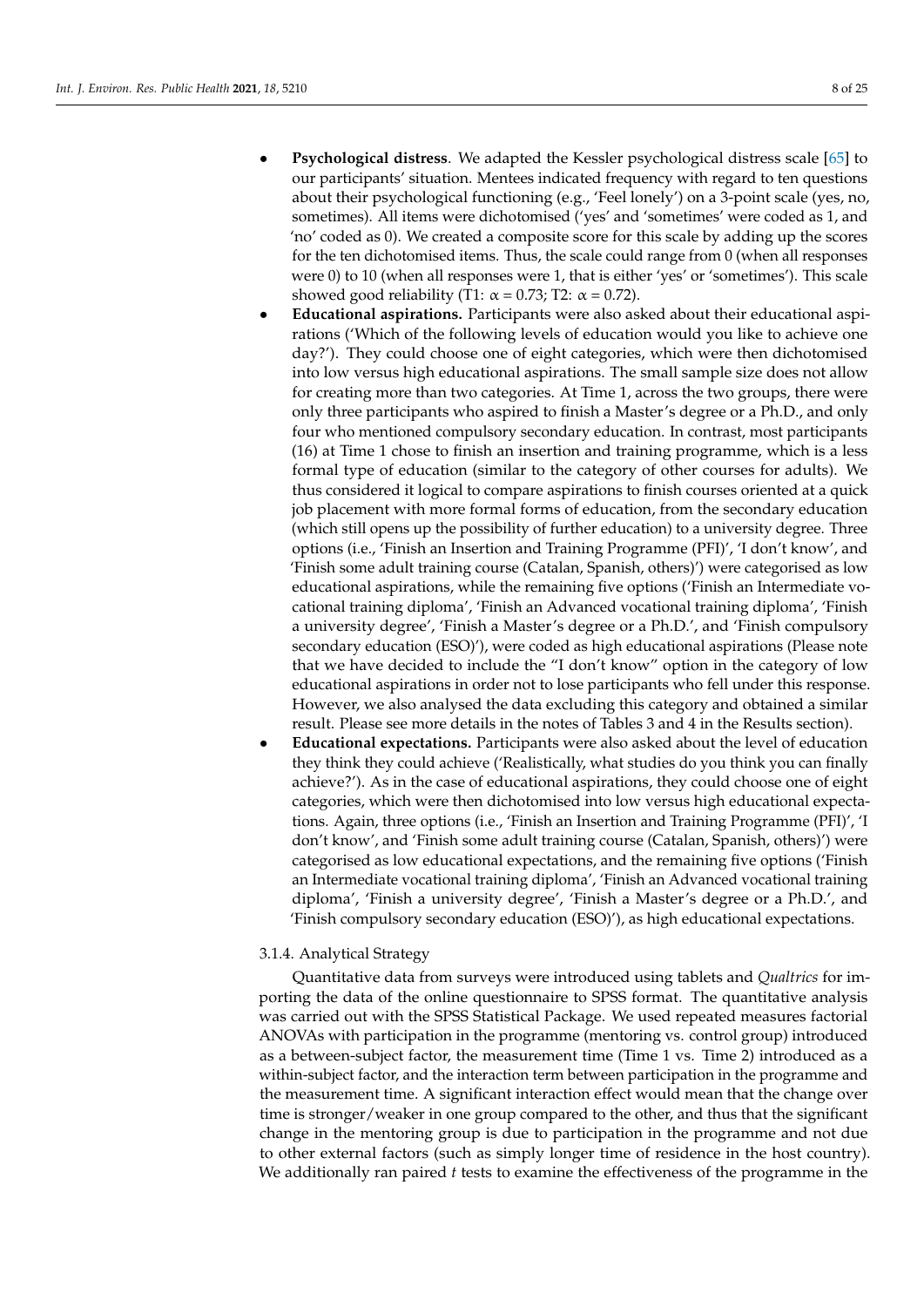mentoring group and the control group separately in increasing/reducing (i.e., from Time 1 to Time 2) participants' psychological distress, self-esteem, resilience, and hope.

We also applied the McNemar test to examine changes in educational aspirations and expectations. The McNemar test is used to determine if a statistically significant change in proportions has occurred on a dichotomous variable at two time points in the same population. Thus, in the present study, this test allowed us to determine the proportion of participants who had low levels of educational aspirations/expectations (a binary variable) before participation in the programme (Time 1), and who changed them to high levels of educational aspirations/expectations after the mentoring intervention (Time 2), and whether this change was statistically significant. In parallel, we tested what proportion of participants in the control group who had low levels of educational aspirations/expectations at Time 1 changed them to high levels of educational aspirations/expectations at Time 2, expecting that there would be no statistically significant change in this group. We required *p* < 0.05 as a minimal level of statistical significance.

#### *3.2. Qualitative Data*

# 3.2.1. Participants

From all the surveyed youth, we selected 10 mentees, their 10 mentors, and 10 nonmentored youths using a *typical case purposive sampling* [\[66\]](#page-23-17), and carried out thirty semistructured interviews right after completing the T2 surveys. For the selection, we took into account youth who were not outliers in the quantitative outcomes, their ability to express more adequately their feelings and thoughts in Spanish, and their level of engagement with the mentoring experiences. In this sense, we avoided choosing those most and least engaged. For the non-mentored youth (control group), we selected those that expressed some ability to seek some assistance. We also considered similarities between the interviewees of the control group and the mentoring group, for example, their country of origin, age, place of residence, or year of arrival.

## 3.2.2. Interview Guidelines

For the elaboration of the interview guidelines, we conducted a discussion group with four former unaccompanied minors who had participated in previous editions of the mentoring programme. They helped us to adjust the main topics of the interview to their needs and youth perspective. Mentors and mentees were interviewed individually at different times and spaces by the researchers to provide a space to freely talk about their experiences. The youths were asked about their migration journey, how they reached Barcelona, the types of support they received upon arrival and now, their stressful experiences, how they coped with them, what their aspirations and needs are, and how their mentors or other types of support had helped them in their coming-of-age process.

#### 3.2.3. Analysis

All the interviews were recorded and transcribed. We coded the materials using ATLAST.ti (Scientific Software Development GmbH, Berlin, Germany) following a flexible coding strategy [\[67\]](#page-23-18), paying attention inductively to the information provided by the interviewees, but also taking into consideration the main categories used in the quantitative fieldwork, such as resilience, youth hope, self-esteem, and educational expectations and needs. The subthemes and codes used are presented in Table [1,](#page-9-1) as well as quote examples of every code. Other categories were also created based on what young people mentioned, which is why, in the results section, we use some quotes that do not correspond directly with the variables used in the quantitative analysis. However, all of them are related to the study's subthemes (psychological well-being and educational futures). These categories were: *Perceived Support*, *Access to new resources, Loneliness/Isolation,* and *Planning of pathways*.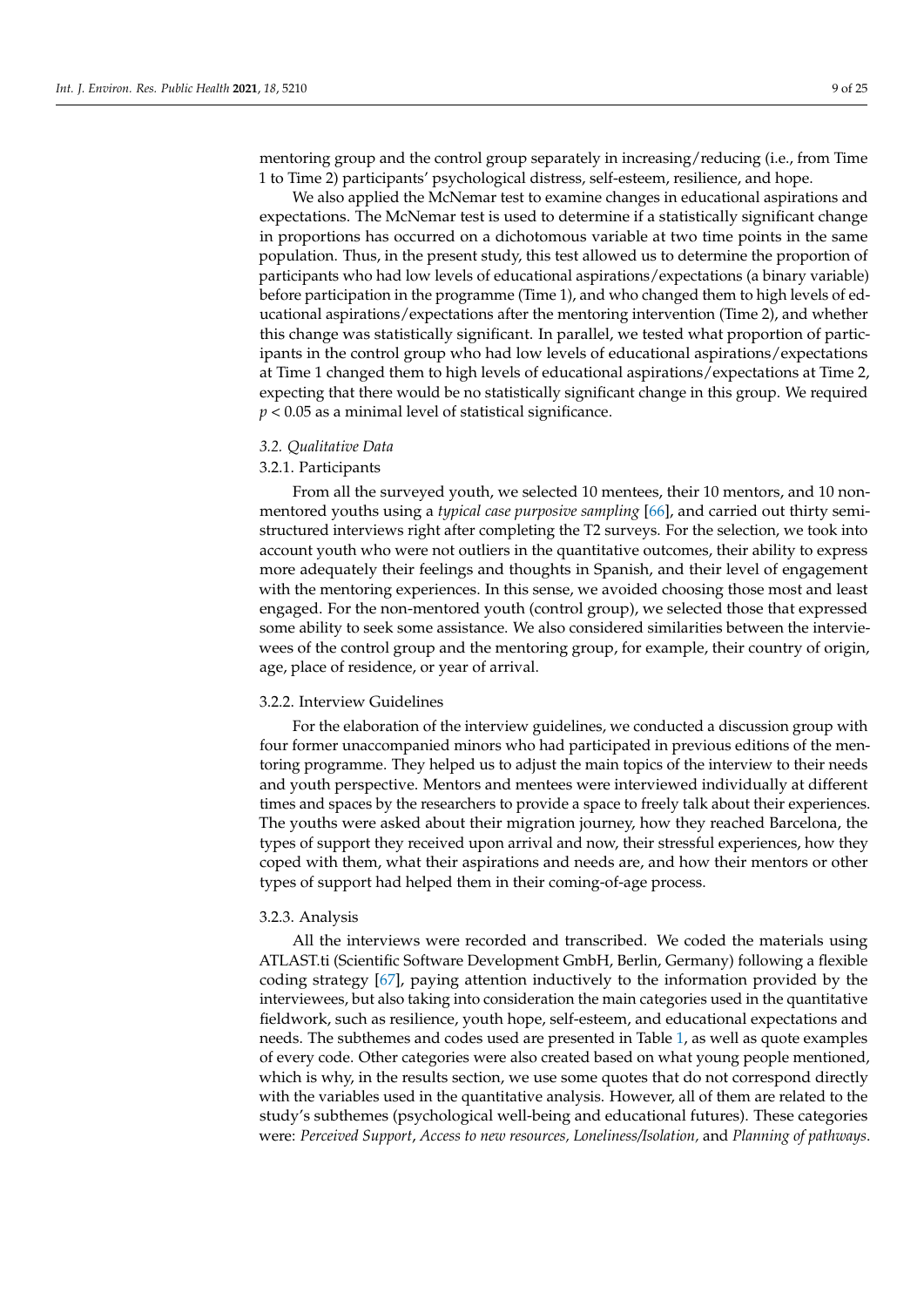<span id="page-9-1"></span>

| <b>Subthemes</b>           | Codes        | <b>Quotes</b>                                                                                                                                                                                                                                                                                                                                                                                                                                                    |
|----------------------------|--------------|------------------------------------------------------------------------------------------------------------------------------------------------------------------------------------------------------------------------------------------------------------------------------------------------------------------------------------------------------------------------------------------------------------------------------------------------------------------|
| Psychological Wellbeing    | Self-Esteem  | I was angry for a few days because I didn't understand. There were some<br>things that for me were difficult to understand and she said to me: "Let's<br>see, you've been here for a year and you understand Spanish. If I went to<br>Morocco and I stayed there 2 or 3 years, I wouldn't learn it like you",<br>then I relax and I think I'm speaking well. (mentored)                                                                                          |
|                            | Resilience   | I found some things difficult and I felt a bit embarrassed and a bit sad,<br>but in the end I understand it a little and I have seen that I have to force<br>myself to speak, because if I don't speak I won't learn anything. From<br>that moment [to] now, I always have the courage to study things. Even<br>Spanish and Catalan, but not only that, I want to study in my life until<br>the end. Because life is a study class. (mentored)                   |
|                            | Youth Hope   | Yes, sometimes it worries me. Because if they take away your NIE (tax<br>identification number for foreign residents) you have no papers or<br>anything. What are you going to do? Nothing, you'd be better going<br>back to Morocco. [] I would feel a bit like I hadn't finished what I<br>wanted to do. I would feel a bit like something is lacking. I won't have<br>reached the future, that's what I mean. (non-mentored)                                  |
| <b>Educational Futures</b> | Expectations | I want to get an Advanced vocational training diploma, the problem is<br>that I don't have a work permit. [] I am in a foundation that pays for<br>the rent and everything, but you can't be with a foundation for more than<br>4 years and it will take more than 4 years to get an Advanced vocational<br>training diploma [] So, I only have 2 years left in this foundation. In 2<br>years I'll get the Intermediate vocational training diploma. (mentored) |
|                            | Aspirations  | Well, continue, because I already have the PFI (Insertion and Training<br>Programme) and I have the letter of recommendation from a shop. I also<br>have the language and everything. I want to continue with these hotel<br>and catering courses (non-mentored)                                                                                                                                                                                                 |

**Table 1.** Subthemes, codes, and quote examples.

# <span id="page-9-0"></span>**4. Results**

# *4.1. Findings from Quantitative Survey Data*

All results, including descriptive statistics, are presented in Table [2.](#page-9-2)

<span id="page-9-2"></span>**Table 2.** Participation in the mentoring program and well-being outcomes: descriptive statistics, repeated measures ANOVA with between-subject (group) effect, and paired *t*-tests per group.

|                           |           |      |                 |       |                 |                  |         |                  |              | Comparison          |               |                  |                       |
|---------------------------|-----------|------|-----------------|-------|-----------------|------------------|---------|------------------|--------------|---------------------|---------------|------------------|-----------------------|
| Variable                  | Group     |      | Time 1<br>M(SD) |       | Time 2<br>M(SD) | CI               | t       | $\boldsymbol{p}$ | d            | Test <sup>1</sup>   | $F_{(1, 42)}$ | $\boldsymbol{p}$ | $\eta^2$              |
| Self-esteem               | Mentoring | 2.87 | 0.23            | 3.01  | 0.30            | $[-0.27; -0.02]$ | $-2.41$ | 0.026            | 0.55         | $\overline{2}$      | 1.03<br>3.16  | 0.316<br>0.083   | 0.02<br>0.07          |
|                           | Control   | 2.86 | 0.33            | 2.86  | 0.30            | $[-0.12; 0.12]$  | $-0.08$ | 0.941            | $\mathbf{0}$ | 3                   | 2.80          | 0.102            | 0.06                  |
| Resilience                | Mentoring | 9.95 | 1.40            | 10.76 | 0.44            | $[-1.40; -0.22]$ | $-2.88$ | 0.009            | 0.74         | и<br>$\overline{2}$ | 1.24<br>4.94  | 0.273<br>0.032   | 0.03<br>0.11          |
|                           | Control   | 9.96 | 1.52            | 10.04 | 1.33            | $[-0.68; 0.51]$  | $-0.30$ | 0.765            | 0.05         | 3                   | 3.21          | 0.081            | 0.07                  |
| Youth hope                | Mentoring | 5.10 | 0.73            | 5.52  | 0.60            | $[-0.81; -0.04]$ | $-2.33$ | 0.031            | 0.58         | $\overline{2}$      | 0.04<br>0.94  | 0.846<br>0.339   | 0.001<br>0.02         |
|                           | Control   | 5.45 | 0.83            | 5.25  | 0.82            | $[-0.10; 0.51]$  | 1.39    | 0.179            | $-0.22$      | 3                   | 7.33          | 0.010            | 0.15                  |
| Psychological<br>distress | Mentoring | 4.95 | 2.64            | 4.76  | 2.84            | $[-0.61; 0.99]$  | 0.50    | 0.623            | $-0.09$      | C                   | 0.08<br>0.01  | 0.779<br>0.964   | 0.002<br>$\mathbf{0}$ |
|                           | Control   | 4.96 | 2.69            | 5.17  | 2.37            | $[-1.14; 0.70]$  | $-0.49$ | 0.630            | 0.11         | 3                   | 0.48          | 0.494            | 0.01                  |

*Note.* Mentoring group:  $n = 21$ , control group:  $n = 23$ . *M* and *SD* represent means and standard deviations, respectively. <sup>1</sup> ANOVA contrasts in the following order: 1 = group's effects; 2 = time' effects; and 3 = interaction effects (group \* time). To calculate Cohen's *d*, we used a procedure described in Morris and De Shon (2002, p. 111), who suggest estimating the effect size for single-group pre-test–post-test designs by taking the correlation between the pre- and post-test into account. Statistically significant effects are in bold and marginally significant ones are in italics.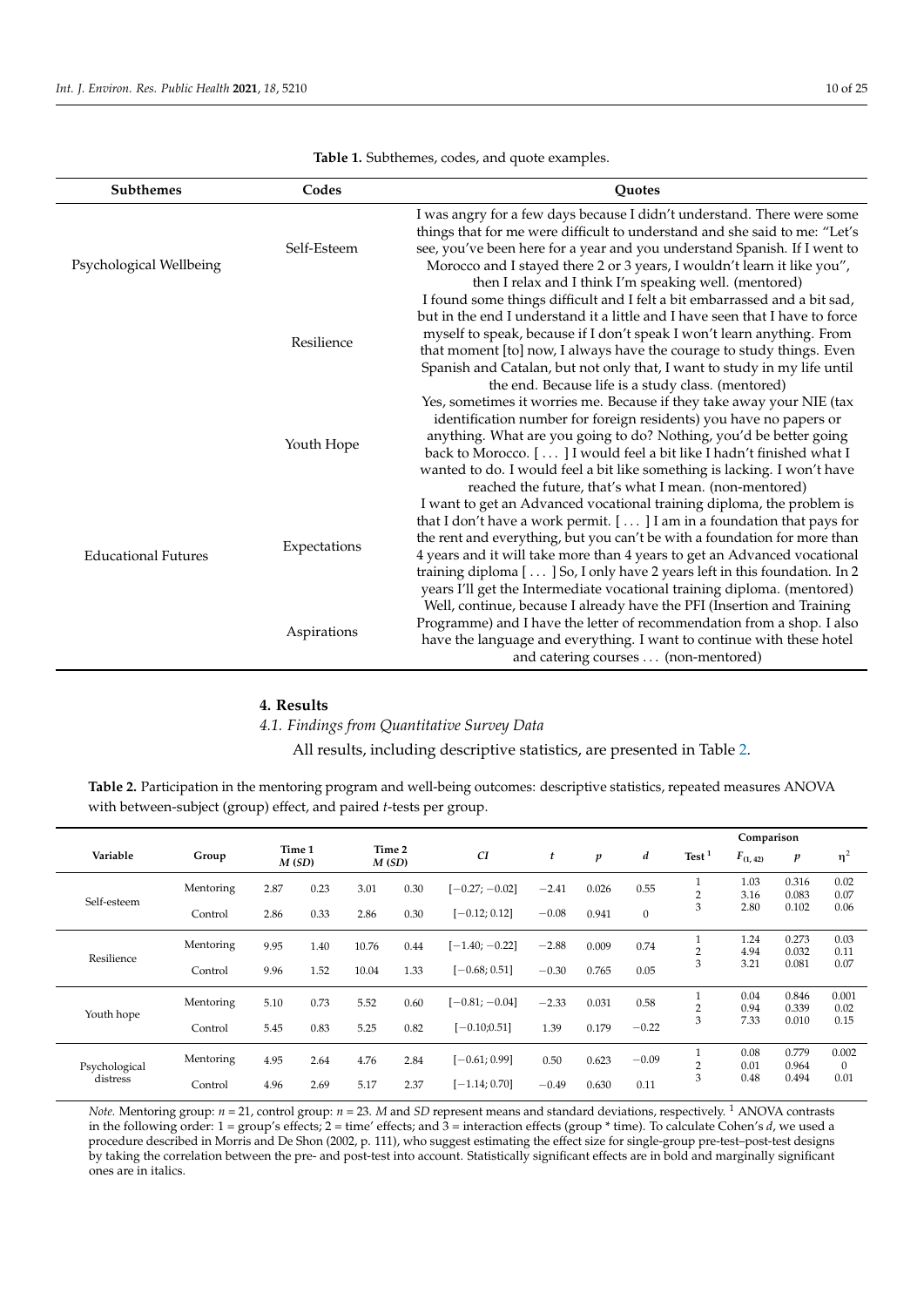- **Self-esteem.** GLM repeated measures did not show any significant effects of intervention or time on self-esteem. The intervention  $\times$  time interaction effect did not reach statistical significance, but the paired samples *t* tests showed that self-esteem significantly increased in the mentoring group. In contrast, there was no statistically significant effect in the control group.
- **Resilience**. We did not find any significant effects of intervention on resilience, but there was a statistically significant overall increase in resilience from T1 to T2. The paired samples *t* tests showed that resilience increased significantly in the mentoring group, but not in the control group. Yet, again, the intervention  $\times$  time interaction effect did not reach statistical significance, which suggests that we cannot conclude that the effect in the mentoring group was significantly stronger than in the control group.
- **Youth hope**. No significant effects of intervention on youth hope or change from T1 to T2 were detected. There was a statistically significant intervention  $\times$  time interaction effect, which confirms that the change in youth hope was significantly stronger in the mentoring group compared to the control group (and can thus be interpreted as exclusively due to participation in the mentoring programme). In line with this interaction, the paired samples *t* tests revealed that mentees showed higher levels of youth hope after the programme, whereas that was not the case for the control group.
- **Psychological distress**. We did not find statistically significant intervention, time, or interaction effects for psychological distress, and no statistically significant change in distress from T1 to T2 was detected across the two groups in the paired samples *t* tests. That is, participating in the mentoring programme did not affect the level of psychological distress of the participating youths.
- **Educational aspirations**. We were also interested in whether participation in the *Referents* programme changed the educational aims of the mentored youths. As can be seen in Table [3,](#page-11-0) the McNemar test revealed a statistically significant change in educational aims from Time 1 to Time 2 in the mentoring group. Specifically, whereas only 14.30% of the mentees maintained their lower educational aims across time, 47.60% of them changed their motivations from less (i.e., low) to more formal (i.e., high) educational outcomes, ranging from secondary to higher education degrees. Finally, 38.10% of the mentees started and maintained their formal educational outcomes, and none of the participants changed their educational aims from formal to informal. In the control group, the McNemar test was not statistically significant, indicating that educational ambitions did not change from T1 to T2. In this case, 60.8% of the participants did not change their educational aspirations, and 13.00% actually lowered them. Only 26.1% improved their aspirations.
- **Educational expectations**. In parallel, we were interested in whether being part of the *Referents* mentoring programme changed the expectations of the mentored youth with regard to the educational level they would realistically achieve in the future. As shown in Table [4,](#page-11-1) the McNemar test revealed a statistically significant effect in the mentoring group, indicating that perceived educational prospects of the mentees changed from pre-assessment (T1) to post-assessment (T2). Almost half of the mentees (47.60%) initially believed that it was only feasible for them to achieve a lower level of education, but they were more optimistic about their future education after participation. In contrast, 14.30% of the mentees maintained their lower educational expectations and 38.10% their higher educational expectations. None of the *Referents* participants lowered their educational projections. No statistically significant change in educational expectations was detected in the control group, where 65.2% of the participants maintained their educational expectations over time, and 13.00% anticipated lower educational outcome at T2 as compared to T1. Only 21.70% changed their expectations from low to high.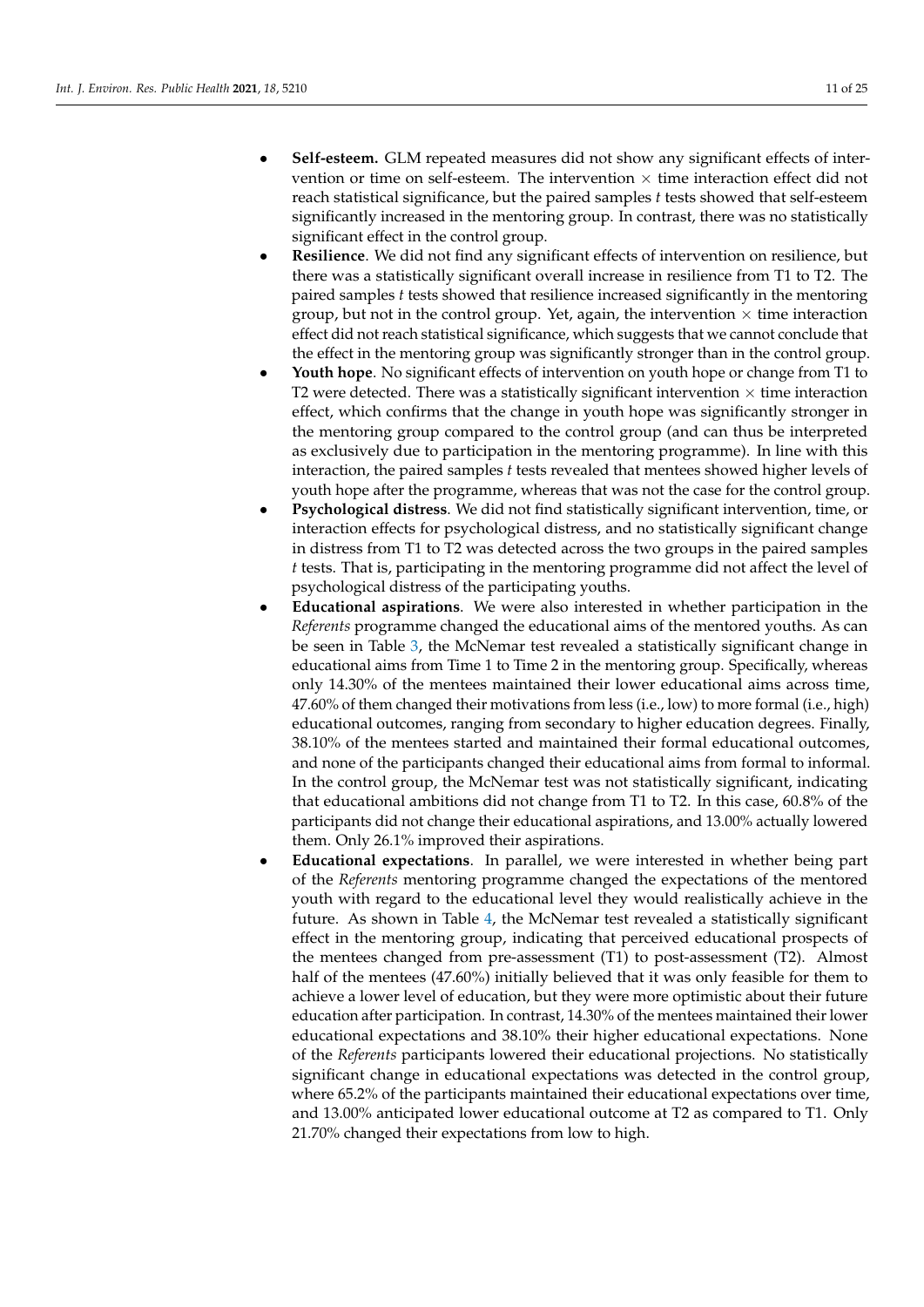<span id="page-11-0"></span>

| Variable                   | Group     |                                          | Low Educational<br>Aspirations<br>(Time 2) |          | <b>High Educational</b><br>Aspirations<br>(Time 2) | v      |       |  |
|----------------------------|-----------|------------------------------------------|--------------------------------------------|----------|----------------------------------------------------|--------|-------|--|
|                            |           |                                          |                                            | $\%$     |                                                    | $\%$   |       |  |
| Educational<br>aspirations | Mentoring | Low educational aspirations<br>(Time 1)  | 3                                          | 14.30%   | 10                                                 | 47.60% | 0.002 |  |
|                            |           | High educational aspirations<br>(Time 1) | $\Omega$                                   | $0.00\%$ | 8                                                  | 38.10% |       |  |
|                            | Control   | Low educational aspirations<br>(Time 1)  | 7                                          | $30.4\%$ | 6                                                  | 26.1%  |       |  |
|                            |           | High educational aspirations<br>(Time 1) | 3                                          | 13.00%   | 7                                                  | 30.4%  | 0.508 |  |

**Table 3.** Participation in the mentoring program and educational aspirations: the McNemar test.

*Note.* We repeated these analyses excluding participants who responded "I don't know" to the question about educational aspirations. In this case, the McNemar test was also statistically significant in the mentoring group ( $p = 0.016$ ), whereas it was non-significant in the control group ( $p = 0.453$ ), with 18 participants in each group.

**Table 4.** Participation in the mentoring program and educational expectations: McNemar test.

<span id="page-11-1"></span>

| Variable                    | Group     |                                           | <b>Low Educational</b><br><b>Expectations</b><br>(Time 2) |          | <b>High Educational</b><br><b>Expectations</b><br>(Time 2) | p      |       |  |
|-----------------------------|-----------|-------------------------------------------|-----------------------------------------------------------|----------|------------------------------------------------------------|--------|-------|--|
|                             |           |                                           |                                                           | $\%$     |                                                            | $\%$   |       |  |
| Educational<br>expectations | Mentoring | Low educational expectations<br>(Time 1)  | 3                                                         | 14.30%   | 10                                                         | 47.60% | 0.002 |  |
|                             |           | High educational expectations<br>(Time 1) | $\Omega$                                                  | $0.00\%$ | 8                                                          | 38.10% |       |  |
|                             | Control   | Low educational expectations<br>(Time 1)  | 11                                                        | 47.80%   | 5                                                          | 21.70% | 0.727 |  |
|                             |           | High educational expectations<br>(Time 1) | 3                                                         | 13.00%   | 4                                                          | 17.40% |       |  |

*Note.* We repeated these analyses excluding participants who responded "I don't know" to the question about educational expectations. In this case, the McNemar test was also statistically significant in the mentoring group ( $p = 0.016$ ), whereas it was non-significant in the control group ( $p = 0.453$ ), with 18 participants in each group.

## *4.2. Findings from Interview Data*

The qualitative results concerning the main topics of the research (psychological wellbeing and educational futures) are shown below. Through the analysis of the interviews carried out, we highlighted different types of social support that the youths perceived from their mentors (and that the mentors mentioned that they offered), which have had a certain impact in terms of well-being and on the decisions taken regarding what educational path to follow. In addition, we discuss the absence of certain types of support in the control group, which enabled us to understand the differences between the groups (mentored and non-mentored).

In order to suggest how the mentoring programmes can promote the acquisition of an effective support network, we highlight, in the final section of the results, how the programme guides the task of the mentors. Specifically, we focus on how the support provided by the mentors is focused on the needs of the young people due to training and the programme's exhaustive monitoring of each relationship.

# 4.2.1. The Role of Mentoring in Providing Emotional and Social Support

Psychological and emotional well-being is a concept that refers to aspects of psychological and behavioural functioning that involve a person's interpersonal relationships and mental health [\[68\]](#page-23-19). Social support is seen as a central element of well-being in young people, being strongly associated with mental health [\[69\]](#page-23-20) due to the perception of being cared for promoting health in a person [\[70\]](#page-23-21). The young mentees of this study frequently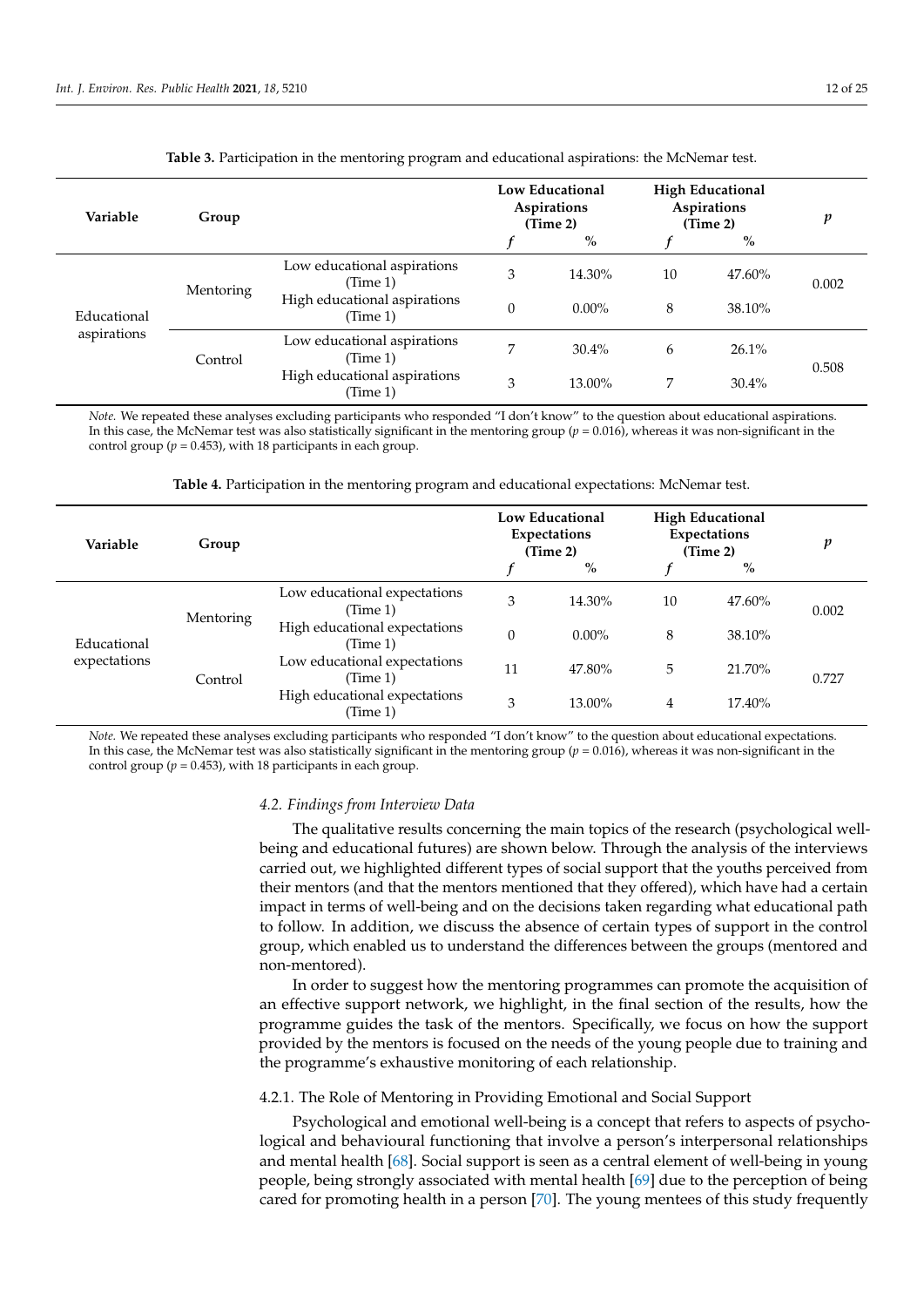mentioned having received support in general terms from mentors and, more specifically, emotional support, which, in mentoring, is usually related to the capacity of the mentor to empathise with and listen to the mentee [\[71\]](#page-23-22). The case of Nordin illustrates how young people can feel better emotionally thanks to the support of these mentors. This young man, born in Morocco, explained that when he had negative feelings, he talked to his mentor, and that this mere act of talking to or meeting with the mentor had a positive effect on his emotions:

*If I don't feel good—I'm feeling bad one day, or I'm angry—I ask him if he can meet to talk and he says yes. If I have something important, he asks me if I want to stay, no problem. He's a really nice guy [* . . . *] Because I always feel good when I am with him. He's a good person, he treats me well.* (Nordin, mentee)

As we will see, the conversations with the mentors about aspects that worry or generate some kind of distress in the young people were recurrent. However, the mentors, thanks to a greater ability to express themselves in Spanish, were able to explain in greater depth the nature of these conversations with the young people. Below is a quote related to the social support provided by Mar (one of the mentors), who talked about one of the conversations she had with her mentee about managing negative emotions generated by adversity:

*We were talking about patience, about how difficult it is sometimes to get these things, to trust the people who are around helping him, that nobody wants him not to get them and that he knew there were a lot of people working on this, and that if he had any doubts or something was not being done properly or he wasn't being told about, that he should ask or speak to the director of the centre* . . . *And well, I think that was important because he let it all out and I saw he was very affected by it.* (Mar, Aliou's mentor)

Studies that have focused on young migrants have identified that perceived support, provided by adults, can improve a person's psychological well-being and, in particular, have emphasised the positive effects it had on the self-esteem of young migrants [\[23\]](#page-22-4). Perceived social support was evaluated from the recipient's perception of the availability of and satisfaction with the support provided [\[72\]](#page-23-23). The support from the mentors to deal with problems and overcome difficulties was mentioned as a very positive aspect of the mentoring relationship. The availability of social support by the mentors and the satisfaction of the mentees with this support were aspects that were identified in several interviews with the mentees. Below, Aliou and Dawda commented on the support they perceived from their mentors and their satisfaction with it. Dawda, furthermore, mentioned that, before his participation in the mentoring programme, such support was not available:

*If I have problems, at any time I can call her and explain my problem and, if she can, she helps me. [* . . . *] This helps me because I explained this about my papers and she gave me advice.* (Aliou, mentee)

*You may have a problem and this person (the mentor) can help you fix the problem you have, and as I am not from here, the people from here know much more than I do about here, and they can tell me things that in the future can help me. [* . . . *] Actually, I didn't have an older person who I could talk about my things with in Spain, by now I have the mentor and I talk about my things with her.* (Dawda, mentee)

## 4.2.2. Access to Social Capital

Another element that the academic literature has highlighted as favourable for the development and psychological well-being of young people is an increase in resilience [\[31\]](#page-22-11). Specifically, actions that favour the relationship with parents, teachers, or mentors that can increase access to resources and social capital have been recommended to facilitate resilience [\[18,](#page-21-17)[29\]](#page-22-9). Linking relationships that connect young people with social or economic resources and that can foster greater opportunities in education, training, and work have been highlighted as important for promoting active participation in social and civic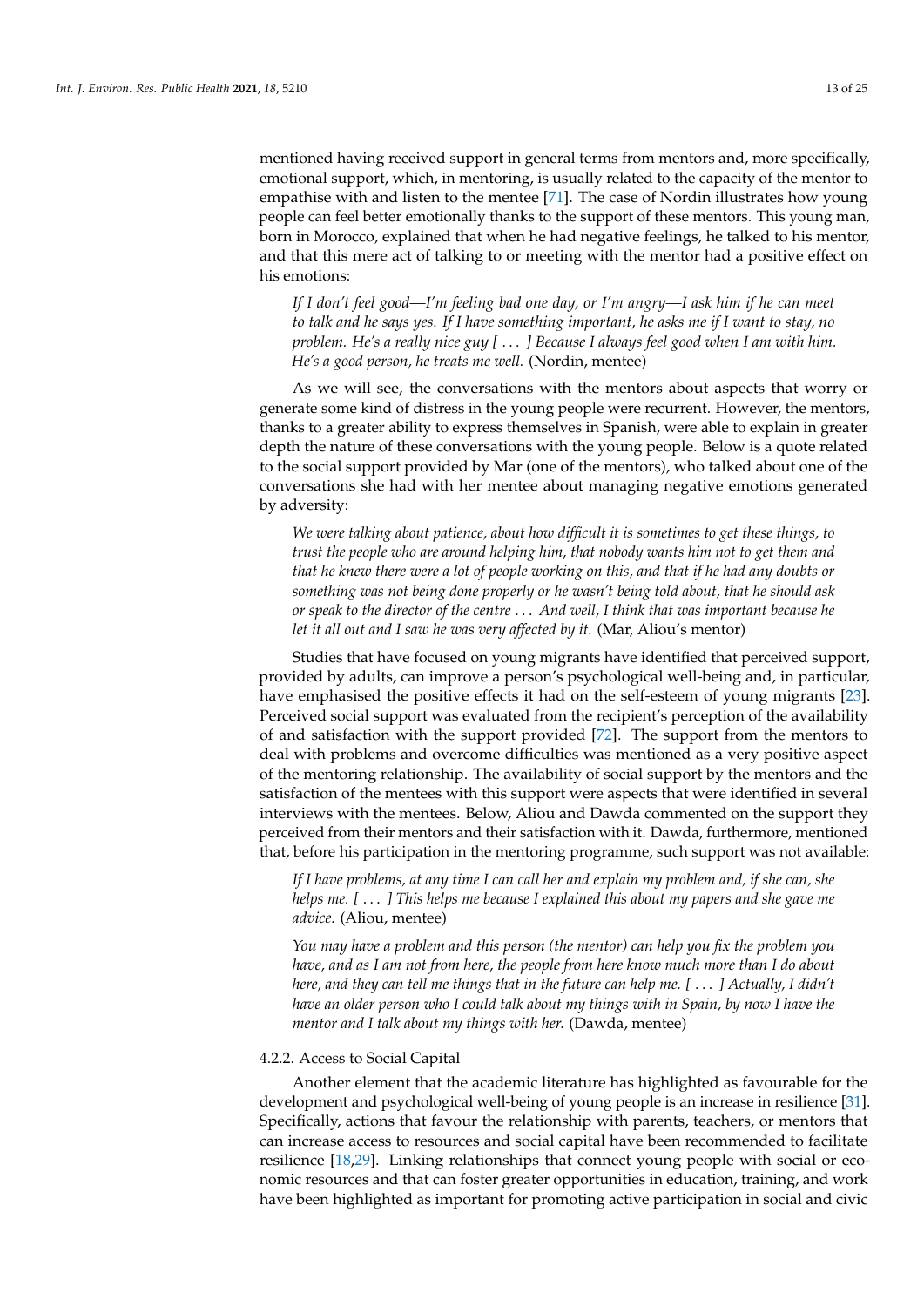life [\[73,](#page-23-24)[74\]](#page-23-25). These relationships result in the structures of the host society becoming more open and socially inclusive, so they are seen as key strategies to promote psychological well-being and a good settlement of the young migrants [\[13\]](#page-21-12). Access to new resources was mentioned by the participants in the mentoring programme. Hakim, for example, spoke to us about the different resources he accessed together with his mentor during his participation in the programme. This young mentee responded as follows when he was asked what the benefits of participating in the mentoring programme were:

*Many things* . . . *for example to be patient and to know very many things* . . . *many places. For example, a design place in Glorias, the Sagrada Familia library, Barcelona Activa (a public employment service)* . . . *To know more places, or courses, for example [* . . . *] talk about things that worry me* . . . *she can also help me with these things.* (Hakim, mentee)

The mentors also talked about certain activities carried out with the mentees that could facilitate access to new resources. For example, Ariadna, Dawda's mentor, also told us how she helped her mentee to find resources that could be important for him:

*This civic centre also has a job bank, well, an employment centre where a couple of people help you find work or make a CV* . . . *And one day I passed by and we wanted to see what they had for young people. A girl attended us and immediately* . . . *"look, here there are people who can help you make a CV, we do concerts, activities, football and many things for young people". And yes, I took him to a place where they can really offer him the chance of broadening his social environment.* (Ariadna, Dawda's mentor)

These resources can also help young people to better plan the pathways designed to achieve their goals in their new social environment. The creation of these connections with the mentors and with other resources of the environment can help to create feelings of hope in young people [\[75–](#page-23-26)[77\]](#page-24-0). It can make them feel like they have the capacity and possibility to accomplish their future goals, since they have the agency and can create pathways to achieve them. The planning of alternative pathways that enable the creation of routes towards one's goals is a significant component of hope [\[34\]](#page-22-14). In this regard, not only can the knowledge of resources be favourable, but also the conversations with the mentors that enabled the young people to reflect on their pathways were important during the mentoring. Amadou explained that, for him, it was important to be in contact with other people, because, in that way, he could share ideas related to his own career. Moreover, participating in these types of projects helped him to feel more relaxed, which allowed him to plan his future under less pressure. After being asked why he decided to participate in this mentoring programme, he responded as follows:

*Because I like having relationships with a lot of people. Because a memory is a memory, but your memory and my memory, if we work together, there will be two ideas that are worked on. If it's only my idea, I can't do anything. [* . . . *] Well, since I came here with many projects, collaborating with them, I began to forget my stuff, I began to relax with my stuff* . . . (Amadou, mentee)

#### 4.2.3. Promoting the Mentees' Interest in Formal Educational Paths

The social support that mentoring can provide in terms of advice can have an effect not only on the level of hope and psychological well-being of the youths, but could also have an effect in terms of their educational futures. Previous studies with young migrants have highlighted that educational aspirations and expectations are fundamental for accomplishing futures goals in their new context [\[45,](#page-22-25)[46\]](#page-22-26). Self-defined paths for young people are usually based on the need to find a job in order to be independent in the new setting and not dependent on the support of philanthropic or care organisations. In addition, the added pressure of wanting to help their family drives them to choose educational paths with quick access to the labour market. The case of Hassan illustrates that, if conditions are optimal to be able to continue studying, it is easier for the youths to make this decision, since, in this way, they can acquire a professional path that allows them to access better paid jobs: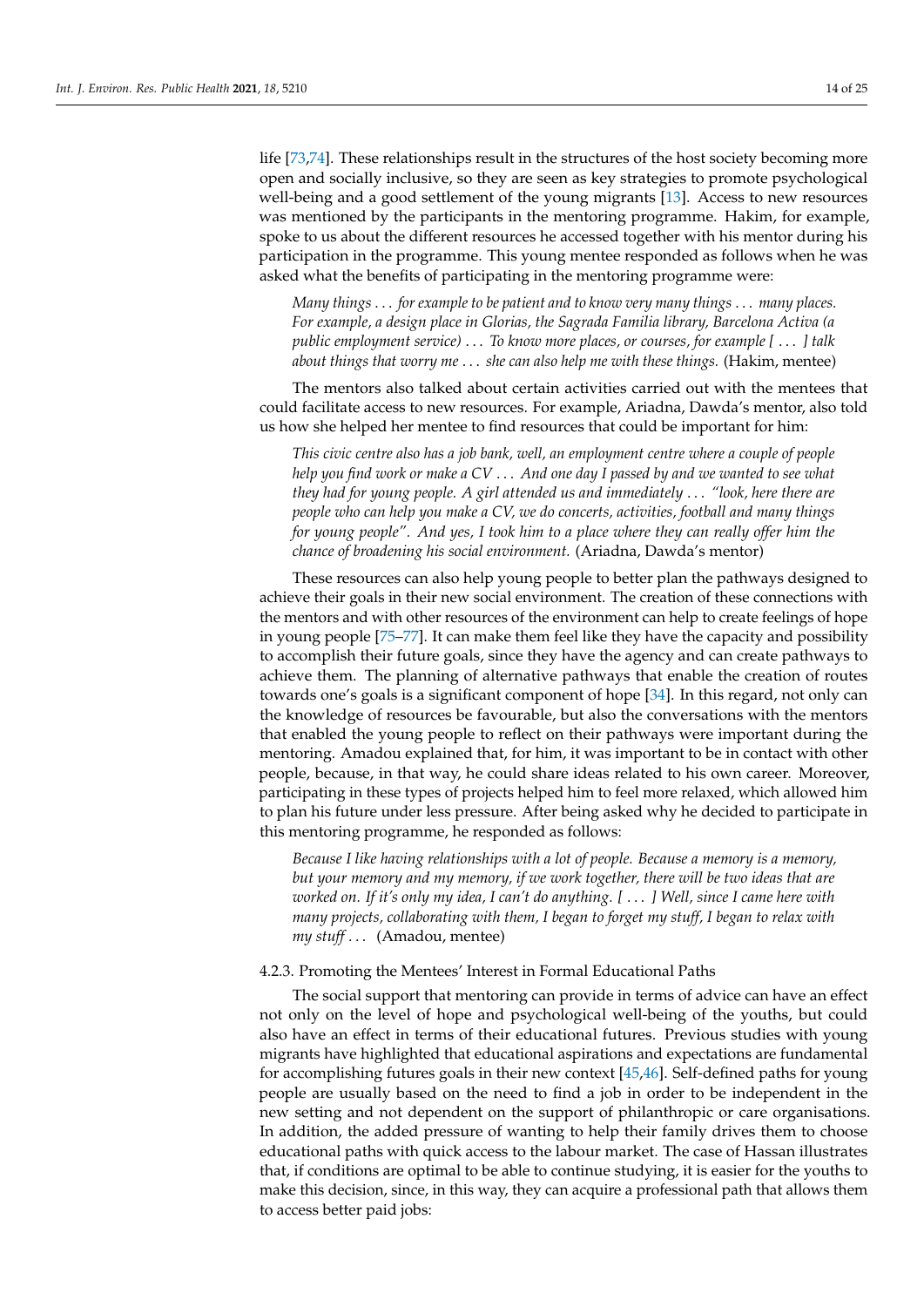*It depends. I want to work and help my family a little and myself. If I am fine here, I would like to continue studying. [* . . . *] I want to get an 8.7 to do vocational education and training [...]. Cooking, hairdressing* . . . *Then the higher education as well, if I can. And continue studying.* (Hassan, mentee)

Once these conditions are met, the difficulty is in the choice of career path that fits their interests, or understanding the differences between different educational levels, among others. This is where the mentor can provide assistance, promoting the young person's interest in educational paths that enable them to achieve higher levels of education. Hakim explained that, thanks to his mentor, he understood what path he could follow after completing the PFI, instead of entering the job market, as well as explaining the disorientation he felt regarding his educational future:

*Because when I wanted to do the first course, I did a course in waitering and didn't know what courses there were* . . . *you know? I did a course for work as a waiter and as a cook because everybody does that [* . . . *] She (the mentor) explained to me that, for example, if you don't not have ESO, you can study a PFI to do an Intermediate vocational training diploma, and when you pass the Intermediate vocational training you can do the Advanced vocational training diploma and then, if you want, you can go to university.* (Hakim, mentee)

We observed that the more informal conversations with mentors could help consolidate a more prolonged educational path within formal education. In this regard, Antonia (Hassan's mentor) and Elisabeth (Hakim's mentor), explained what these conversations were like:

*Poor thing* . . . *I think he is very lost* . . . *and the fact that he told me "I want to work, I want to work" and that I told him to take advantage of the time now and study* . . . *it could be that saying to him "don't worry now about money, you could be some time without work* . . . *", but of course, I suppose that also behind this he feels the pressure of "I have to comply".* (Antonia, Hassan's mentor)

*Sure, he did the waitering course* . . . *the practical training* . . . *this and that, but then he was going to do a cooking course, but in the end he was going to do one in maintenance* . . . *but he wants to do English* . . . *he is very disoriented. [* . . . *] We went to a place with technological stuff because he really likes everything related to computers and they give free courses on all things related to technology and you can sign up* . . . (Elisabeth, Hakim's mentor)

# 4.2.4. Lack of Social and Emotional Support in Non-Mentored Youths

Previous studies that have focused on young people in care and leaving care have emphasised that the professionals that work alongside them are usually seen by the youths as representatives of a formal and instrumentalised world. Specifically, they see them as people who do their job, focusing on the solution of specific problems [\[78\]](#page-24-1). Furthermore, in the Spanish context, it has been highlighted that there are few resources or services that accompany the young migrants in attending to the emotional distress that settlement may cause [\[9\]](#page-21-8). In this regard, the non-mentored youths in this study emphasised being able to talk about some of their emotional discomfort with the youth worker of their flat. However, these conversations were limited to formal spaces and specific tutoring sessions in which the youths were summoned at a specific time of the week to talk about various aspects of their work plan during their stay in the flat of the transition to adulthood programme. Arturo explained the following to us when we asked him about his concerns and whether he talked about them with somebody close to him:

*I don't usually talk about my problems, but one person like that* . . . *is Neus (youth worker). I sometimes have tutoring and we talk about how we are and stuff, and some discomfort comes out and we talk about it.* (Arturo, non-mentored youth)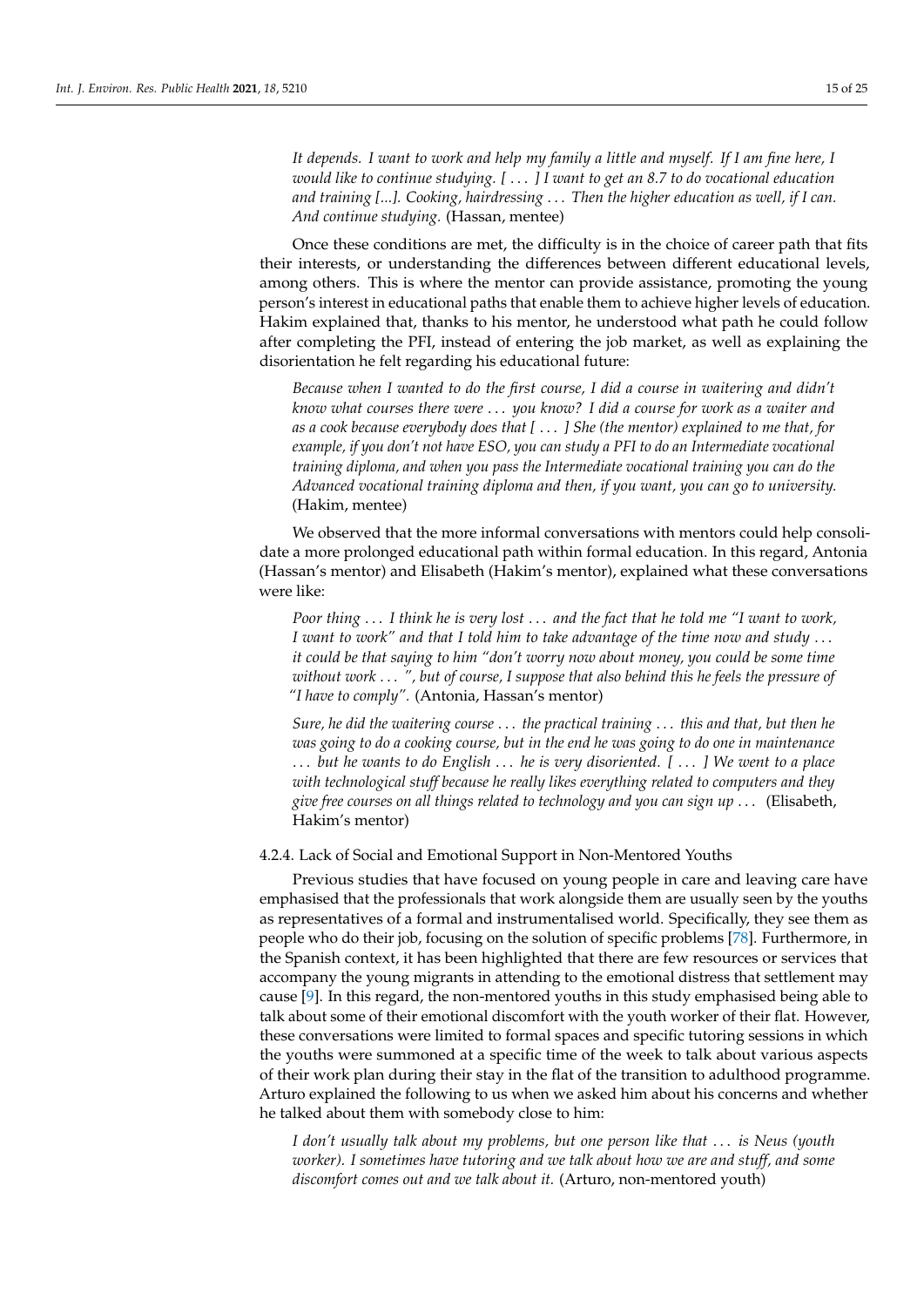This contrasts with the role that a mentor can play in the life of a young person, since the former takes time to be present in the life of the latter without being restricted to a specific time and space during the week, being seen as a result as someone from a more informal world [\[79\]](#page-24-2). The academic literature has highlighted that the informal nature of the mentoring relationships facilitates the appearance of emotional support or advice support because it allows them to arise in the context of a normal everyday conversation [\[71\]](#page-23-22). That is probably why it was difficult to identify the perceived social support of the non-mentored youths, who were explicit and even mentioned that sometimes it was difficult to find the support they needed:

# *Sometimes, if I have a serious problem, I don't know what to do. [* . . . *] Well, I don't know, that nobody helps you here; well, difficult.* (Mourad, non-mentored youth)

The availability and quality of the forms of support in the country in which a person is settling has been shown to have an impact on psychological distress [\[42\]](#page-22-22). Furthermore, support networks are important for reducing the feelings of isolation and loneliness in migrants who are settling in a new country [\[50](#page-23-2)[,60\]](#page-23-11). Loneliness in unaccompanied young migrants appears in the absence of people who care about them, and it has been demonstrated that new social contacts have a positive effect in combatting it [\[80\]](#page-24-3). However, in this study, we have found that young migrants who did not participate in the mentoring programme lacked strong networks of support and new social contacts. In fact, feelings of loneliness and the lack of forms of support were aspects that the non-mentored youths mentioned in the interviews. In this regard, Mustafá, perhaps because he was not able to connect with anyone who could help him to solve his problems, expressed the following:

*Everything that you have to do, there is nobody that's going to help you. You always have to do things on your own, with the language or without the language. Nobody cares about your stuff; you have to do it alone. Before, in the centre, they always said "come on, I'll go with you to the doctor", "come on, we'll go with you to such and such* . . . *", "we'll go with you to look for courses." Always, everything that you're going to do, "we'll go with you." Here they don't go with you, they say: "Ok, go alone, you're an adult", but this is normal, it doesn't matter. [* . . . *] When you are in Morocco, you always share things with your family, your parents* . . . *and now you live here alone. You'll always be alone.* (Mustafá, non-mentored)

It has been identified that turning 18 generates a degree of psychological distress in unaccompanied youths [\[43\]](#page-22-23). In fact, this distress was identified in the two groups that were studied (mentored and non-mentored youths). However, independent life after leaving the residential centre they had stayed in as minors seemed to affect the non-mentored youths more. Just as the mentored youths were able to identify people around them (mostly the mentors) who gave them support, the non-mentored youths highlighted this feeling of loneliness after moving to the flat of the transition to adulthood programme. This more independent life has been shown to generate greater psychological distress in their lives [\[46\]](#page-22-26). Rashid explicitly mentioned this greater difficulty in finding support after turning 18 and moving to the transition to adulthood flat:

*Now since I am over 18, I have some difficulties. You have to get by on your own. You have to make a living by yourself. Nobody helps you. [* . . . *] It's not like being a minor. When you are older you have to do everything alone, nobody helps you. If you want to do something, manage papers or go to an office, you have to learn to speak, learn how to do it. The difference when you are younger is that in the care centre they do everything for you.* (Rashid, 19)

4.2.5. Absence of Alternative Educational Pathways in Non-Mentored Youths

The lack of social support also seems to have had an effect on the creation of pathways designed to continue studying at higher levels of formal education. As we mentioned, these young people have doubts about whether to continue studying in formal education or whether to seek courses that guarantee rapid access to the labour market. Ahmed,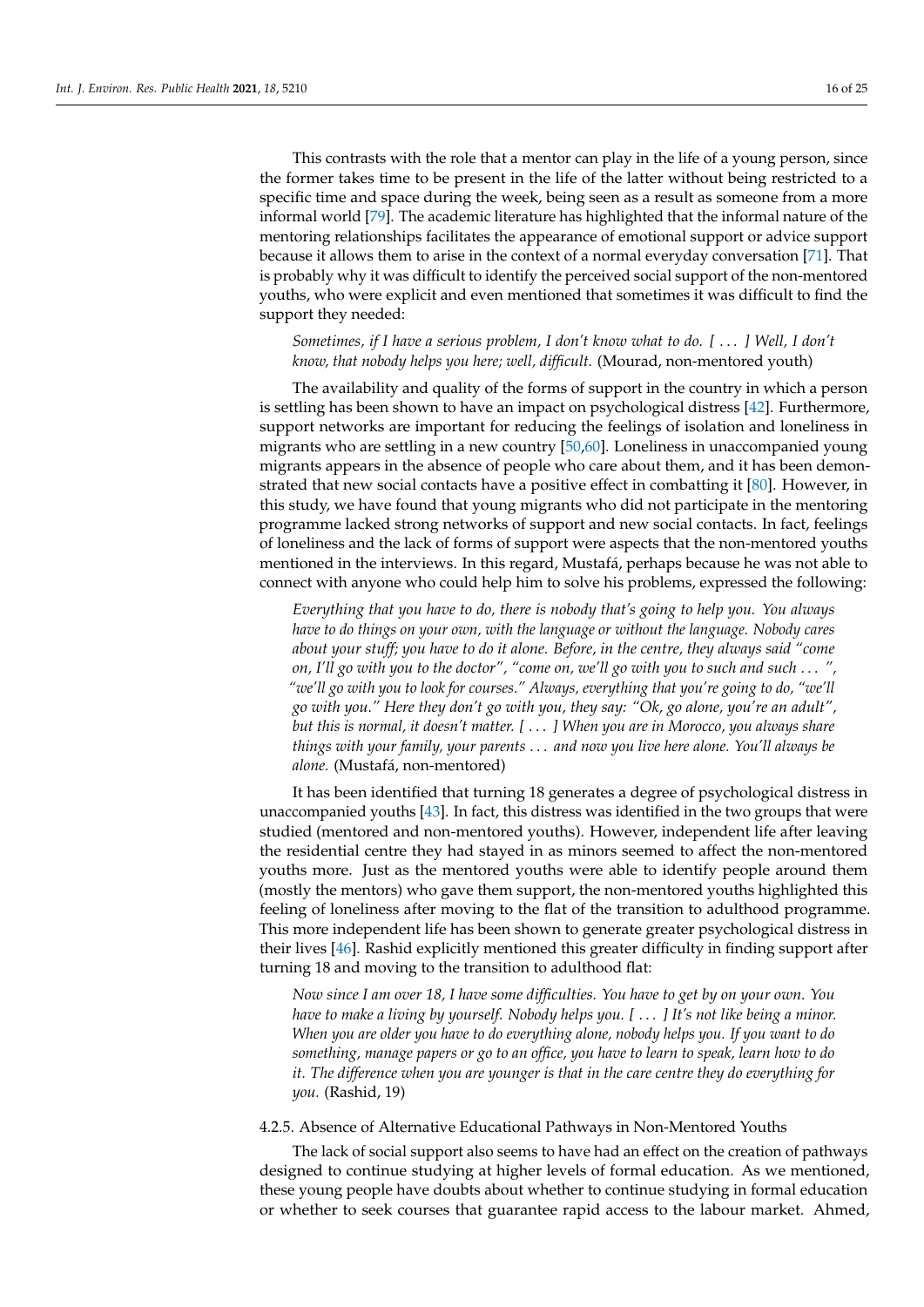another young man from the control group, also expressed many doubts about what to study. These doubts have made him undertake a training and insertion programme to be a sales assistant, a course in the hotel sector, as well as various adult training courses. As he commented, the youth worker told him that he had to study before working, and he promised to do so, in part, to be able to access the housing benefit. However, his explanation lacked any positive mention of continuing studying at higher educational levels, such as in the case of most of the young people in the control group:

*I live in a government-run flat, and when we had to enter it we had to sign some rules. These rules say that you have to study. Moreover, when we have to change the papers, we need studies, if not, they can take them away from us. So we are now studying and obtaining diplomas so that when we have the papers, they authorise us to work and we can work in many places. [* . . . *] I have 4 or 5 professional diplomas: in sales, I am also studying in the hotel sector and I also want to have a diploma for hairdressing. Because if one day there is no work in sales, it won't matter, we can go to the hotel sector. If there is no work in the hotel sector, then we'll try hairdressing*. (Ahmed, 18)

This strong wish to enter the labour market drove Ahmed to follow an educational path that was more focused on gaining quick labour insertion. Generally speaking, the possibility of studying higher education courses within formal education was not mentioned, nor did they mention having received messages that promoted doing higher educational studies or having had meaningful conversations with adults in their social environment that encouraged reflection on their future education. Other young people of the control group mentioned the possibility of continuing to study some courses in the afternoons, after finding a job. In this regard, another of the non-mentored youths, Youssef, made a similar reflection to that of Ahmed with regard to the aim of gaining quick labour insertion. He explained why he preferred to continue with the training course that he was doing, instead of seeking a more prolonged path in formal education:

*I am doing a PFI (training course) in cooking, waitering and catering in general, in which I work as a waiter and cook. [* . . . *] Next year, you choose only the thing you like most, I mean, if you want to be a waiter or a cook. I have considered it, but I don't know if I'm going to continue with one of cooking or waitering. Also, [the study centre] hires you if you do well. If you look for work, they help you get it, and they also hire you. So in this way I'm not going spend two years for nothing.* (Youssef, 18)

Thus, taking these qualitative analysis findings into account, we suggest that in order for young people to develop this motivation to continue within formal education, it is important that they receive messages that help them reflect on this option of continuing to study at higher levels of formal education.

# 4.2.6. Targeted and Problem-Specific Mentoring Programs for Unaccompanied Youths

A programme is considered to have a targeted approach when mentoring is directed specifically at a young population and when it is designed specifically to address the challenges of this population [\[64\]](#page-23-15). Studies that have focused on examining the different approaches to mentoring have highlighted that programmes that focus on the challenges of a specific population have a greater effect in terms of academic [\[81\]](#page-24-4), psychological [\[82\]](#page-24-5), and social [\[83\]](#page-24-6) outcomes. One important element here is that mentors are trained so they can directly address the problems related to the group of young people they are trying to support [\[83\]](#page-24-6). The mentors of the *Referents* programme highlighted this training as very important in helping them feel equipped and able to better understand the difficulties of the young people. Here are some comments from the mentors during the interviews. They mainly highlight as positive elements of the training regarding the possible difficult situations that may arise during mentoring and learning the legal context of the young people:

*In the course, at the beginning, they told us (mentors) everything that might happen to them (mentees) [* . . . *] It of course puts you in a difficult situation and I think that is very*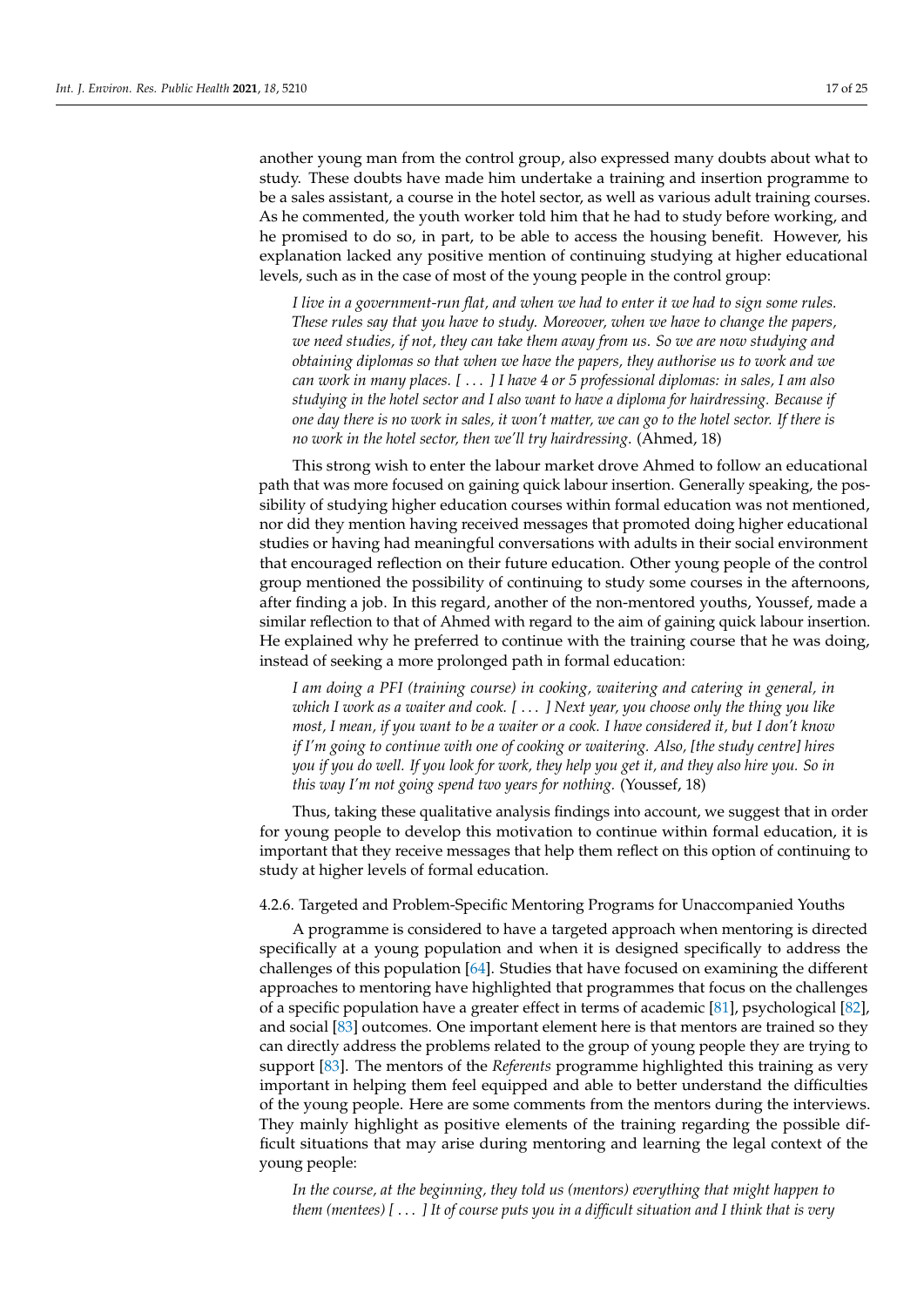*good because it's a way to make you understand that not everything is beautiful. Perhaps the boy comes to you one day and asks you something* . . . *and you don't know how to respond* . . . (Mirela, mentor)

*When you start training you don't quite understand why you have to do a training* . . . *But then you find yourself in so many situations* . . . *And you think: "they told me that this would happen and that the other thing would happen too* . . . *".* (Antonia, mentor)

*They gave us the context of the current legal framework of the youths that arrive, whether they have asked for political asylum or with regards to unaccompanied minors* . . . *they tell you all about this.* (Inés, mentor)

The mentors also emphasised that the support of the mentoring programme was constant throughout the established mentoring period. Therefore, any doubts that arose regarding how to act were also addressed by the programme's supervising team. This made it easier for the mentors to know what to do and how to handle doubts practically the moment they arose:

*I think the feedback of Helena (mentoring programme practitioner) was* . . . *We were able to speak on many occasions; I left her a lot of audios (via instant messaging), especially at the beginning about how the session (the meeting with the young person) had gone* . . . *The answers help you a little to resolve concerns and doubts that the sessions brought up and other more specific things.* (Miquel, mentor)

*Especially on the issue of persevering more or less with their education. For me, education is the way out of marginality, to the extent that this is possible for each person* . . . *Anything that is education is the best that a person can do* . . . *And someone of this age (talking about the mentored youths) I am very sure about this: education, education, education. The thing is that for them a work permit is important. So, of course, I asked him (the mentoring programme practitioner) if I should insist [* . . . *] How far should I press here* . . . *things like that* . . . *A few guidelines to avoid putting my foot in it.* (Ariadna, mentor)

# **5. Discussion**

This research aimed to identify whether the absence or presence of adult mentors providing social support can condition unaccompanied youths' well-being and their future prospects in their new context, especially taking into account implications for their transition to adulthood. The findings of this study showed the existing connections between the social support unaccompanied youth have in the receiving society, their mental health, and the possibilities for constructing new educational futures. Those who have less caring relationships (such as those from the control group) counted on the support of youth workers who helped them to comply with the formalities of their transition to adulthood, but most of them felt left emotionally on their own. Thus, coming of age for these young people became an odyssey that altered their mental health and well-being due to the pressure they felt when coping with housing and legal status once they turned 18 and left the minor protection system. However, we have observed that those youths who had broader social support because of their participation in a mentoring programme saw improvements in their psychological well-being outcomes (such as self-esteem, resilience and youth hope), and that such support provided them with the emotional stability to seek a higher educational path and achieve a safer transition to adulthood.

These results obtained with unaccompanied migrant youths corroborate prior research showing the significant effects of mentoring programmes on various youth outcomes, such as resilience, self-esteem, or youth hope, for youths either in care or transitioning out of the foster care system [\[84,](#page-24-7)[85\]](#page-24-8). While some meta-analyses have shown that these effects may be modest for youth mentoring programmes in general (for example Hedges'  $g = 0.21$ ; both in Raposa et al. [\[52\]](#page-23-4) and DuBois et al. [\[54\]](#page-23-6)), the effect sizes of programmes which have a clear targeted population and are more problem-specific (such as the one we studied) tend to be higher, and double those of programmes with non-specific approaches [\[62](#page-23-13)[,86\]](#page-24-9). The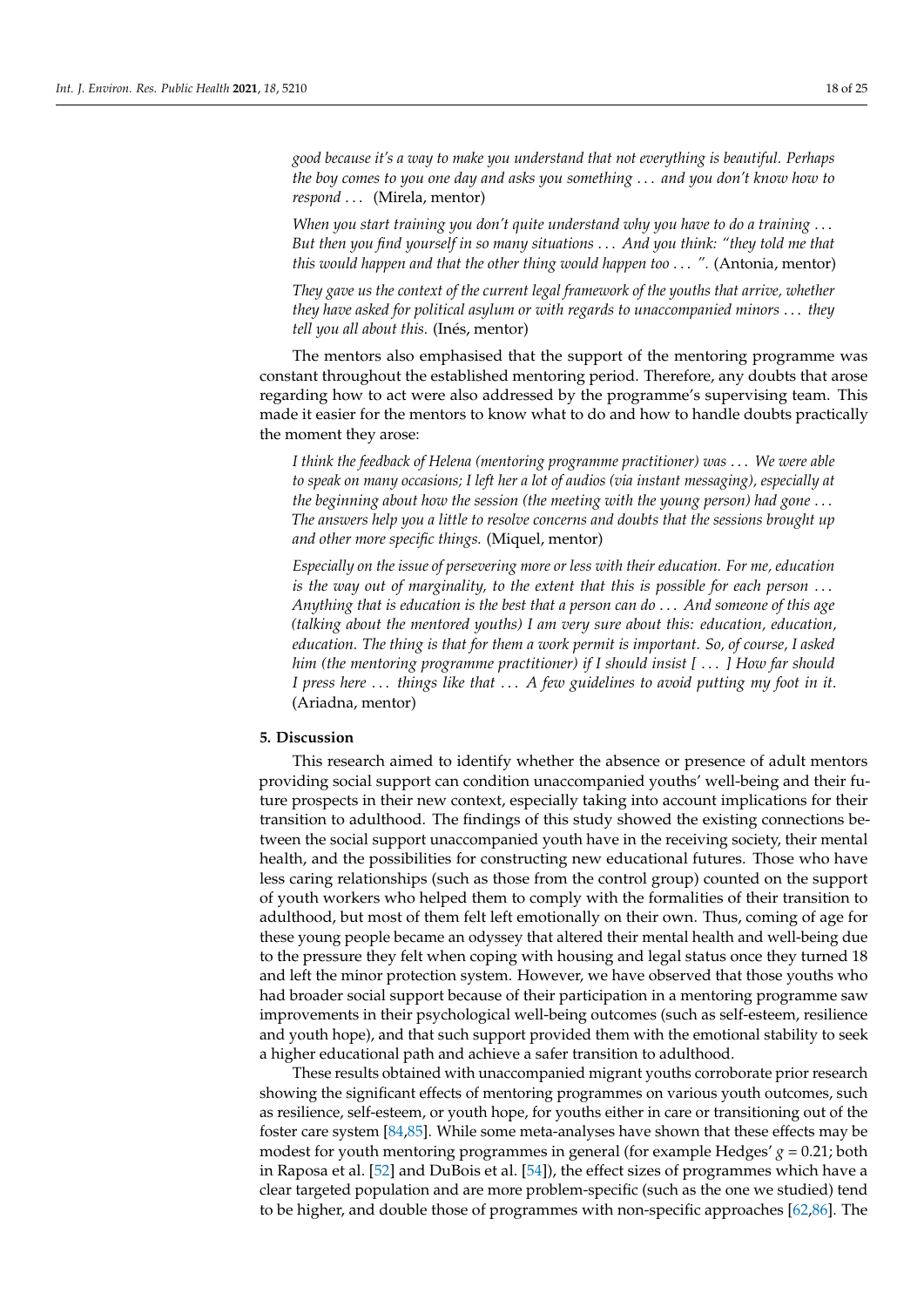evidence from this study supports this argument because the effect sizes for the values studied are well above 0.50.

More specifically, with unaccompanied migrant minors, other inquiries have stressed that mentoring encourages young migrants' hope and feeling of belonging [\[60\]](#page-23-11), as well as perceptions of the social support they have in the host culture [\[59\]](#page-23-10). This study further contributes to this field by shedding some light on the effects on unaccompanied youth once they turn 18, considering that our quantitative discoveries showed large effect sizes ('d' around 0.8) for the mentoring group on resilience (0.7), educational aspirations (0.86), and educational expectations (0.86), or medium effect sizes ('d' around 0.5) for self-esteem (0.54) and youth hope (0.45). However, we could not identify significant differences in psychological distress, probably because this variable needs a more professionalised intervention to show significant changes.

Our qualitative findings showed that the mentor's availability to be present in complex situations in which youths are involved during the transition to adulthood and becoming settled explains the differences in the quantitative results between the treatment and control groups. The mentoring relationship makes it easier for the young people to share feelings that undermine their self-esteem, which can help them to create a more positive impression of themselves thanks to the conversations with the mentors.

Furthermore, mentoring relationships help youths to assess their needs by becoming an important ecological resource for their resilience and strength [\[87\]](#page-24-10). Mentoring is an opportunity for them to share ideas about their own trajectory with people who can guide them in making decisions or even to improve individual and relational resources to deal with stressful and complex events. In the same way, mentors promote a more positive vision in young people about their plans, since the messages of being patient and encouraging help the mentees to be more hopeful about their future. Therefore, all of this social support also promotes higher educational expectations and aspirations, since this psychological well-being makes it easier for them to have a positive impression about what they can achieve in their lives. Furthermore, mentors establish conversations about how to continue with their educational path, being guided by a person who knows how the formal educational system works and who can help to specify their self-defined educational plans.

We can therefore see how mentors are able to provide a wide range of types of support, thanks to an appropriate orientation by the programme in the goals to be addressed with the young person. The mentoring practitioners that monitor each relationship knew how to work individually with the young person and with the mentor regarding the goals that were proposed in the relationship, which bore fruit in the different realities of each one. Those young people who needed to be introduced into new environments or to solve certain procedures were provided with instrumental support, such as concrete or companionship support. The young people who needed certain recommendations to continue on their educational path or who needed to hear suggestions from somebody with more experience than them received advice support. Additionally, those who needed someone to understand or value them in difficult moments were provided with emotional or esteem support. In addition, it is important to emphasise that this emotional support was fairly common in all the mentoring relationships.

We also highlight how the mentoring programme supervises the mentors while the mentoring relationship lasts. An important element for the mentors was the training and the issues addressed therein. They emphasised that it was useful for their work as mentors to receive information about the socio-legal situation of the youths, as well as the ability of the programme to make them aware of the difficulties they may encounter during the relationship. They also highlighted as very positive the accessibility they had to the mentoring programme practitioners throughout the relationship, since they could resolve doubts and concerns in a very direct and simple way. This made it easier for the mentors to better assess the type of support they were giving the mentees and to better understand where this support should be focused. We believe that this is a relevant finding for determining how and why mentoring interventions with unaccompanied youths can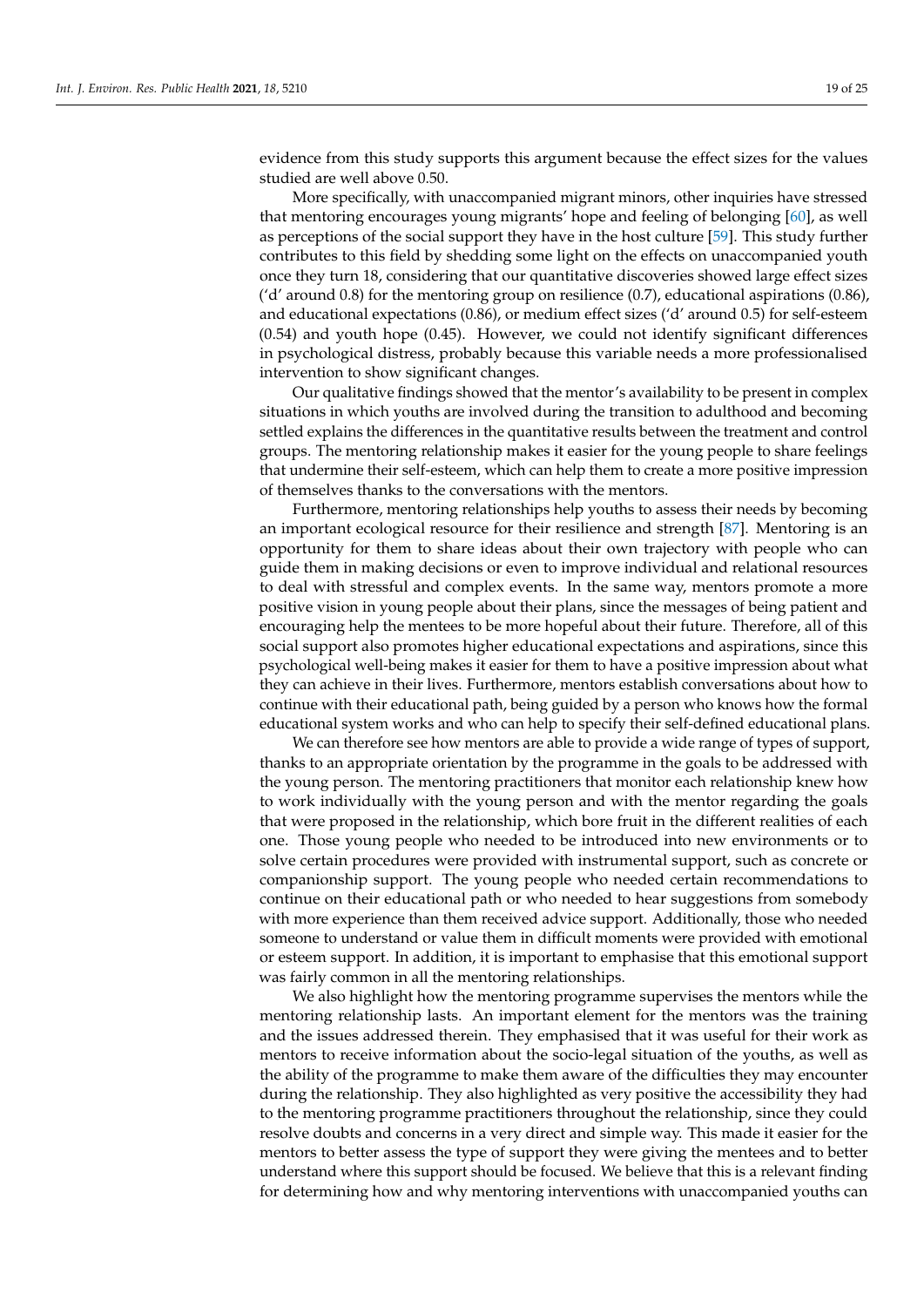be effective in providing new support networks. We therefore suggest that the results in terms of psychological well-being and educational futures need to be contextualised within these elements highlighted by the programme mentors (a well-established training and a supervision or monitoring that guides the mentors with their doubts).

In contrast, the interviews with the non-mentored youths showed an absence of adults responding to their emotional needs. Youth workers are present to provide types of support that are very focused on specific problems, but they are not present in some circumstances in which youths need emotional support. This is something that we can observe in the quotes of the young people of the control group when they explain that they have to deal with many of their problems alone because they do not have anybody to count on, or when they explain that they sometimes do not know very well who to talk to about their problems. Youth workers can solve some of the young people's difficulties, but rather are mostly focused on specific needs related to their residence or work permits and on the search for courses that guarantee them a quick job placement. This lack of support promotes the feelings of isolation and loneliness that were evident during the interviews, which makes it difficult for youths to develop positive self-esteem for use in their daily lives, to be more resilient with complex situations, or to have hope in a promising future. Moreover, they also show the existing and absent dialogues unaccompanied youth have with their caregivers, and how the existing social categorisation and expectations of them may be challenged with a more holistic assessment connected to their hopes and perspective.

# **6. Limitations and Future Research**

This research is not devoid of limitations. It is relevant to highlight that those who participated in the fieldwork are youth enrolled in the Catalan residential programme for former youth in care. They do not represent all unaccompanied youth because a relatively high number of unaccompanied youths are not enrolled in that programme due to the few available places. Unfortunately, a significant number of them also become irregular when they turn 18 because their residence permits were either not applied for or not renewed by the relevant entity. Nor could we access as many female participants as we would have liked because of the lack of girls in the *Catalan Federation of Residence Care Organisations*. Furthermore, there are fewer unaccompanied girls that migrate, and those that accomplished their migration journey suffer other aggregated vulnerabilities that complicate access to them. For these reasons, we cannot have an accurate vision of youth needs and difficulties disaggregated by gender.

Another limitation of this longitudinal research is the number of study participants and the difficulty in carrying out a follow-up of such a vulnerable population. The small size of our sample also limited the power of quantitative statistical analyses. Sample size may have limited the possibility of reaching significance in some of the findings obtained in this study, especially with repeated measures ANOVAs. Specifically, although we observed a statistically significant increase in self-esteem and resilience in the mentoring group and no such change in the control group, we did not find significant interaction effects with these variables. This suggests that this change could be still due to some external factors such as length of residence or housing. The legal situation of the young people can be very varied. There are young people who quickly receive a job offer and process a work permit, others can spend months waiting for the resolution of their residence permit, others have received the residency permit shortly before entering the transition to adulthood programme, and there are those whose permit has expired and have to renew it. All of these situations probably have a different impact on the psychological well-being of the youths, and it is very difficult to control them. Similarly, the length of time spent in the flats of the transition to adulthood programme can be an external factor that is difficult to control. There can be young people that are starting their stay in the flat, others who are ending it, and also within this latter group there will be differences between those who have found another housing resource for when they turn 21, those that have obtained a job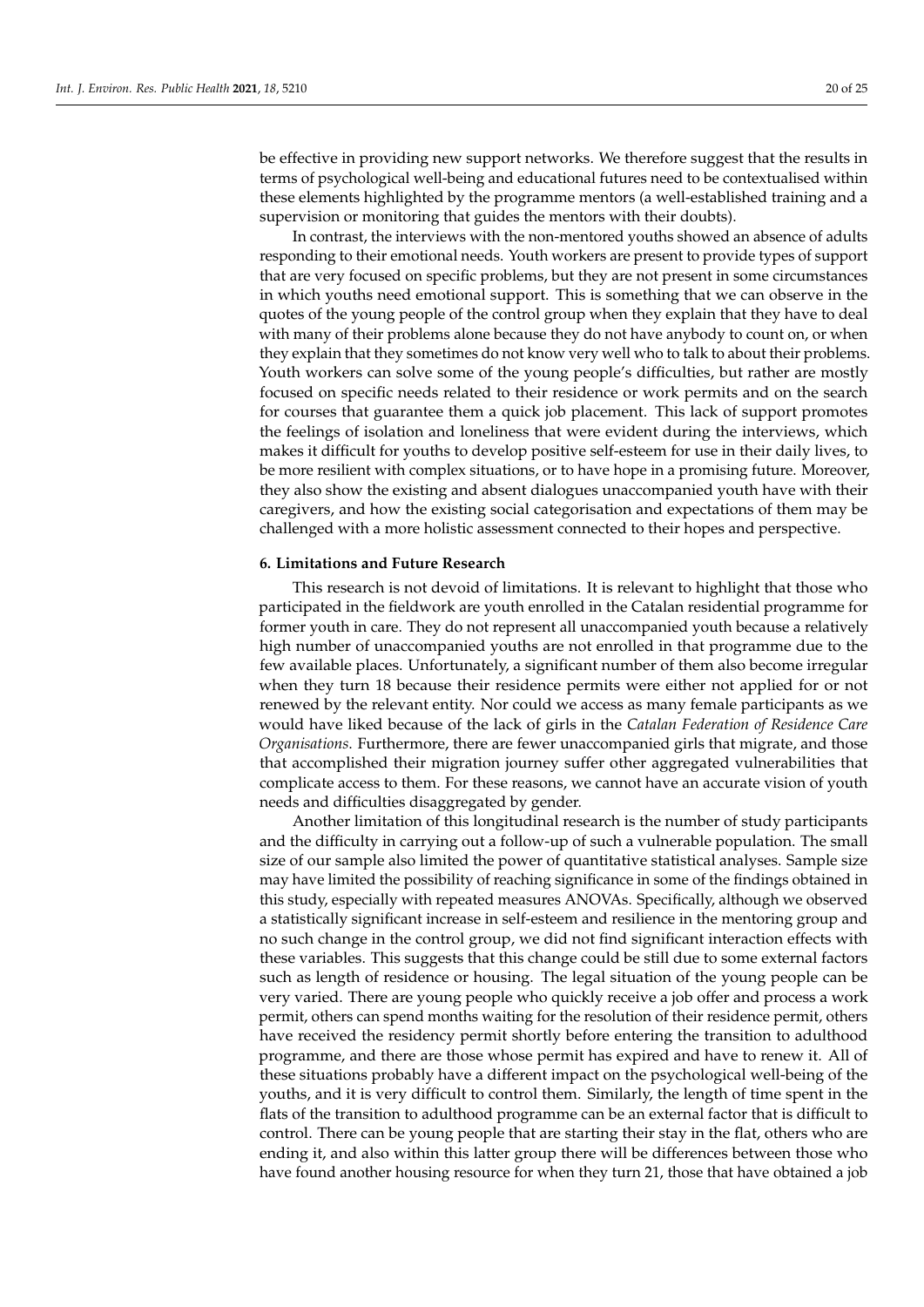offer and will now be able to live independently, and those faced with the possibility of being left without housing and cannot afford to rent a room for themselves.

Nevertheless, one needs to consider the reality of mentoring programmes for unaccompanied migrant youths: they usually involve a smaller number of youths, and thus, it is difficult to count on more robust samples. It is also important to highlight that we did observe statistically significant effects even with a limited sample with simpler statistical procedures (paired samples *t* tests) in all except for one outcome (psychological distress), and thus, it is reasonable to assume that these effects would have held with a larger sample. Our study should also be replicated with more reliable measures. Several instruments in our study showed a relatively low reliability, which might have been due to language difficulties among some participants. Thus, future research should ensure participants the possibility to respond to measures in their native language. Finally, our aim was not to provide outcomes to generalise over other contexts. Rather, we aimed to show how social mentoring interventions have relevant implications for the social inclusion and well-being of unaccompanied migrant youths.

Finally, we would like to highlight some recommendations for future research aiming to improve the well-being and health of unaccompanied youths in their coming of age. First, longitudinal studies with follow-up measurements need to be conducted in order to test the long-term effects of these mentoring programmes. In this work, we have identified significant effects of involvement in the programme on these young men's mental health and educational outcomes. However, future research is needed to determine whether these effects would continue, increase, or decrease over time, and whether mentoring relationships can last beyond the time stipulated by the programme. Secondly, future studies should aim to replicate the results obtained in this research in a larger sample of unaccompanied migrant youths, and to further disentangle the complexities of their support networks and the implications they have for their well-being and the construction of these young individuals' life trajectories. Finally, given that gender differences could not be explored in this research due to the absence of a necessary number of unaccompanied girls among the participants, there is also a pressing need to delve into the possible differential effects of social mentoring programmes among boys and girls.

We also consider that the findings from this research have relevant political and social implications for the social inclusion of unaccompanied youths. Our results speak to the lives of thousands of migrant youths who face the challenge of migrating to Europe on their own and lacking social support in this new context. Our findings suggest the benefits of mentoring programmes for their settlement, resilience, and well-being, and there is a pressing need to invest more public funding into fostering their social inclusion and a safer transition to adulthood. It is worth noticing that new approaches to youth mentoring (such as youth-initiated mentoring, mentioned earlier) are difficult to implement with unaccompanied youths due to the lack of pre-existing networks of support, family ties, or informal mentors in this new context. Thus, this research stresses that some approaches to mentoring, such as the one analysed, which also aims to increase the availability of caring adults for migrant youth, are critical and favour factors that promote well-being among unaccompanied migrant youths.

Moreover, it is also important to highlight that mentoring interventions also need to go hand in hand with structural changes on immigration policy in order to favour access to citizenship and avoid transitions to "illegality" when the youths officially become adults [\[5\]](#page-21-4). Further, interventions need to go beyond the provision of basic assistance and protection. It is necessary, as Chase [\[88\]](#page-24-11) suggests, to offer these young people supportive relationships so that they can build their most immediate future based on fulfilling their capabilities and well-being.

**Author Contributions:** Conceptualization, X.A. and Ò.P.-F.; methodology, M.B. and Ò.P.-F.; software, Ò.P.-F. and X.A.; validation, X.A., Ò.P.-F. and M.B.; formal analysis, M.B. and X.A.; investigation, X.A.; resources, Ò.P.-F.; data curation, M.B and X.A.; writing—original draft preparation, X.A., Ò.P.- F. and M.B.; writing—review and editing, X.A.; visualization, X.A.; supervision, O.P.-F.; project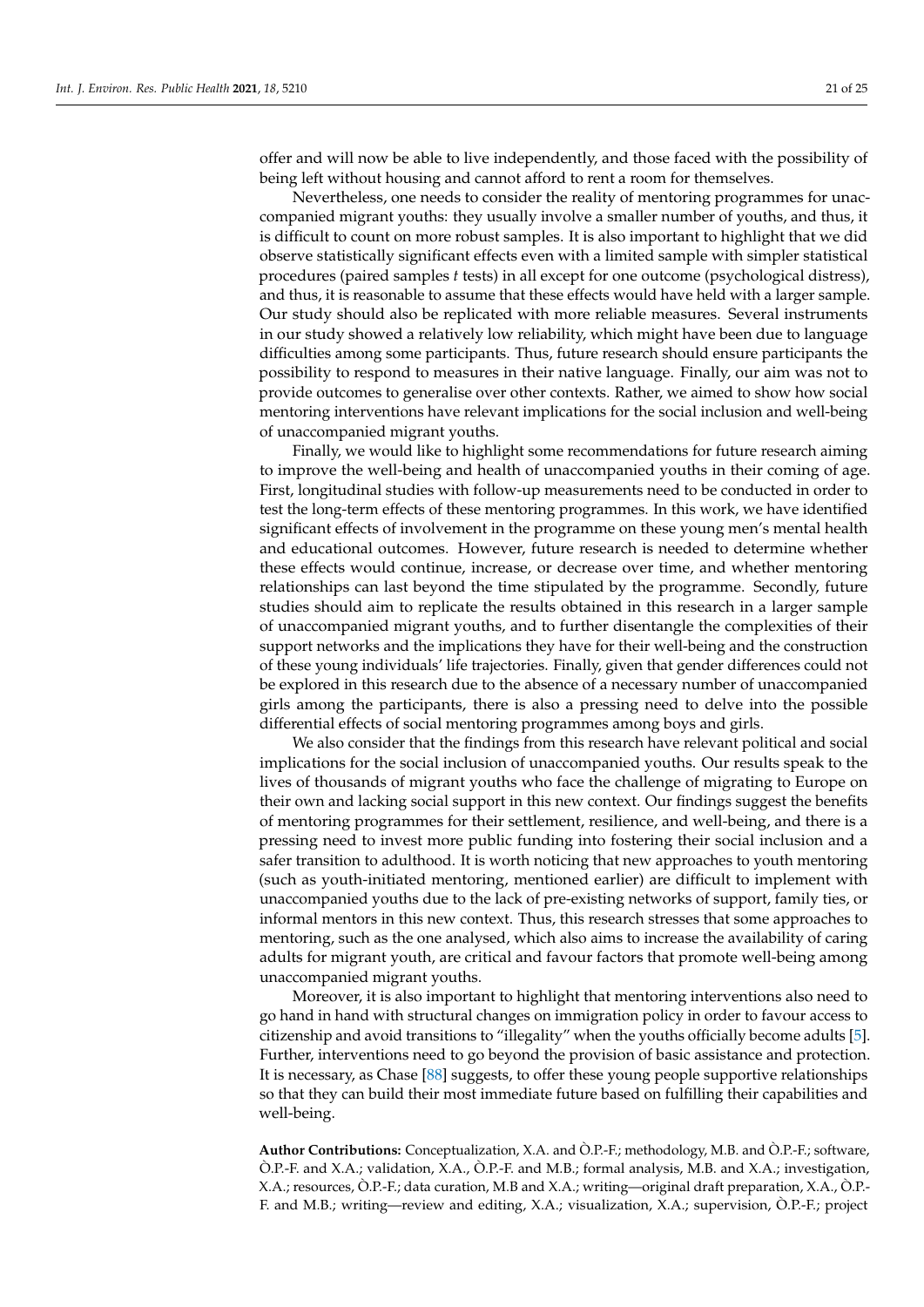administration, Ò.P.-F.; funding acquisition, Ò.P.-F. All authors have read and agreed to the published version of the manuscript.

**Funding:** This research was funded by the RECERCAIXA research fund (Recercaixa 2018–2021 UdG).

**Institutional Review Board Statement:** The study was conducted according to the guidelines of the Declaration of Helsinki, and approved by the Institutional Review Board (or Ethics Committee of the University of Girona) under the code: CEBRU0001-2018 (6 April 2018).

**Informed Consent Statement:** Informed consent was gathered from all youths. In a few cases, those who were 17 at the moment of pre-assessment (Time 1), we also asked for consent from their legal tutors (Catalan Government Agency).

**Data Availability Statement:** The data presented in this study are openly available in Harvard Dataserve repository at <https://doi.org/10.7910/DVN/WJFK4O> (accessed on 13 May 2021).

**Acknowledgments:** This study is part of the Project RECERCAIXA2017UdG, Applying Mentoring: Social and technological innovations for the social inclusion of immigrants and refugees, funded by the RecerCaixa programme, a collaboration of "La Caixa" Welfare Projects and the Catalan Association of Public Universities.

**Conflicts of Interest:** The authors declare no conflict of interest.

# **References**

- <span id="page-21-0"></span>1. Fiscalía General del Estado [Spanish Attorney General]. Memoria Elevada al Gobierno de S.M. 2019. Available online: [https:](https://www.fiscal.es/memorias/memoria2019/FISCALIA_SITE/index.html) [//www.fiscal.es/memorias/memoria2019/FISCALIA\\_SITE/index.html](https://www.fiscal.es/memorias/memoria2019/FISCALIA_SITE/index.html) (accessed on 18 January 2021).
- <span id="page-21-1"></span>2. United Nations Children's Fund (UNICEF). A Child Is a Child. Protecting Children on the Move from Violence, Abuse and Exploitation. Available online: [https://www.unicef.org/publications/index\\_95956.html](https://www.unicef.org/publications/index_95956.html) (accessed on 18 January 2021).
- <span id="page-21-2"></span>3. Síndic de Greuges de Cataluña [Catalan Ombudsman]. La Situación de los Menores Migrantes sin Referentes Familiares en Cataluña. Available online: [http://www.sindic.cat/site/unitFiles/5630/Informe%20menorssensereferents\\_set18\\_cast\\_def.pdf](http://www.sindic.cat/site/unitFiles/5630/Informe%20menorssensereferents_set18_cast_def.pdf) (accessed on 18 February 2021).
- <span id="page-21-3"></span>4. Miquel, M.V. La mayoría de edad: Un mal sueño para los menores extranjeros no acompañados. *CDT* **2019**, *11*, 571–602. [\[CrossRef\]](http://doi.org/10.20318/cdt.2019.4633)
- <span id="page-21-4"></span>5. Gonzales, R.G. *Lives in Limbo: Undocumented and Coming of Age in America*; University of California Press: Oakland, CA, USA, 2016; ISBN 978-0-520-28726-6.
- <span id="page-21-5"></span>6. Gonzales, R.G.; Suárez-Orozco, C.; Dedios-Sanguineti, M.C. No place to belong: Contextualizing concepts of mental health among undocumented immigrant youth in the United States. *Am. Behav. Sci.* **2013**, *57*, 1174–1199. [\[CrossRef\]](http://doi.org/10.1177/0002764213487349)
- <span id="page-21-6"></span>7. Laso, A.A. Menores Extranjeros no Acompañados (MENA). Available online: [https://www.jcyl.es/web/jcyl/AdministracionPublica/](https://www.jcyl.es/web/jcyl/AdministracionPublica/es/Plantilla100Detalle/1131978346397/_/1284922001538/Redaccion) [es/Plantilla100Detalle/1131978346397/\\_/1284922001538/Redaccion](https://www.jcyl.es/web/jcyl/AdministracionPublica/es/Plantilla100Detalle/1131978346397/_/1284922001538/Redaccion) (accessed on 18 February 2021).
- <span id="page-21-7"></span>8. Generalitat de Catalunya [Catalan Government]. Perfils Profesionals. Educador/a Social dels Pisos Assistits del Programa d'habitatge de l'ASTJET. Available online: [https://treballiaferssocials.gencat.cat/web/.content/02serveis/06](https://treballiaferssocials.gencat.cat/web/.content/02serveis/06recursosprofessionals/comite_expertes_i_experts_en_formacio/perfils_professionals/04_atencio_a_infancia__adolescencia_i_joventut/pdf/PERFIL-PROFESSIONAL-EDUCADOR_SOCIAL_APROVAT-2015.pdf) recursosprofessionals/comite\_expertes\_i\_experts\_en\_formacio/perfils\_professionals/04\_atencio\_a\_infancia\_adolescencia\_i\_ [joventut/pdf/PERFIL-PROFESSIONAL-EDUCADOR\\_SOCIAL\\_APROVAT-2015.pdf](https://treballiaferssocials.gencat.cat/web/.content/02serveis/06recursosprofessionals/comite_expertes_i_experts_en_formacio/perfils_professionals/04_atencio_a_infancia__adolescencia_i_joventut/pdf/PERFIL-PROFESSIONAL-EDUCADOR_SOCIAL_APROVAT-2015.pdf) (accessed on 7 April 2021).
- <span id="page-21-8"></span>9. Bravo, A.; Santos-González, I. Menores extranjeros no acompañados en España: Necesidades y modelos de intervención. *Interv. Psicosoc.* **2017**, *26*, 55–62. [\[CrossRef\]](http://doi.org/10.1016/j.psi.2015.12.001)
- <span id="page-21-9"></span>10. Valtonen, K. From the margin to the mainstream: Conceptualizing refugee resettlement processes. *J. Refug. Stud.* **2004**, *17*, 70–96. [\[CrossRef\]](http://doi.org/10.1093/jrs/17.1.70)
- <span id="page-21-10"></span>11. Nunn, C.; Gifford, S.M.; McMichael, C.; Correa-Velez, I. Navigating precarious terrains: Reconceptualizing refugee-youth settlement. *Refuge* **2017**, *33*, 45–55. [\[CrossRef\]](http://doi.org/10.7202/1043062ar)
- <span id="page-21-11"></span>12. Bloch, A. *The Migration and Settlement of Refugees in Britain*; Palgrave Macmillan: London, UK, 2002; pp. 80–98, ISBN 978-0-230- 50138-6.
- <span id="page-21-12"></span>13. Correa-Vélez, I.; Gifford, S.M.; Barnett, A.G. Longing to belong: Social inclusion and wellbeing among youth with refugee backgrounds in the first three years in Melbourne, Australia. *Soc. Sci. Med.* **2010**, *71*, 1399–1408. [\[CrossRef\]](http://doi.org/10.1016/j.socscimed.2010.07.018) [\[PubMed\]](http://www.ncbi.nlm.nih.gov/pubmed/20822841)
- <span id="page-21-13"></span>14. Beirens, H.; Hughes, N.; Hek, R.; Spicer, N. Preventing social exclusion of refugee and asylum-seeking children: Building new networks. *Soc. Policy Soc.* **2007**, *6*, 219–229. [\[CrossRef\]](http://doi.org/10.1017/S1474746406003484)
- <span id="page-21-14"></span>15. Clayton, S.; Gupta, A.; Willis, K. *Unaccompanied Young Migrants*; Policy Press: Bristol, UK, 2019; ISBN 978-1447331889.
- <span id="page-21-15"></span>16. Menjívar, C.; Perreira, K.M. Undocumented and unaccompanied: Children of migration in the European Union and the United States. *J. Ethn. Migr. Stud.* **2017**, *45*, 197–217. [\[CrossRef\]](http://doi.org/10.1080/1369183X.2017.1404255) [\[PubMed\]](http://www.ncbi.nlm.nih.gov/pubmed/31217726)
- <span id="page-21-16"></span>17. Allsopp, J.; Chase, E. Best interests, durable solutions and belonging: Policy discourses shaping the futures of unaccompanied migrant and refugee minors coming of age in Europe. *J. Ethn. Migr. Stud.* **2017**, *45*, 293–311. [\[CrossRef\]](http://doi.org/10.1080/1369183X.2017.1404265)
- <span id="page-21-17"></span>18. Masten, A.S.; Reed, M.G.J. Resilience in development. In *Handbook of Positive Psychology*, 2nd ed.; Snyder, C.R., Lopez, S.J., Eds.; Oxford University Press: New York, NY, USA, 2009; pp. 74–78, ISBN 9780198030942.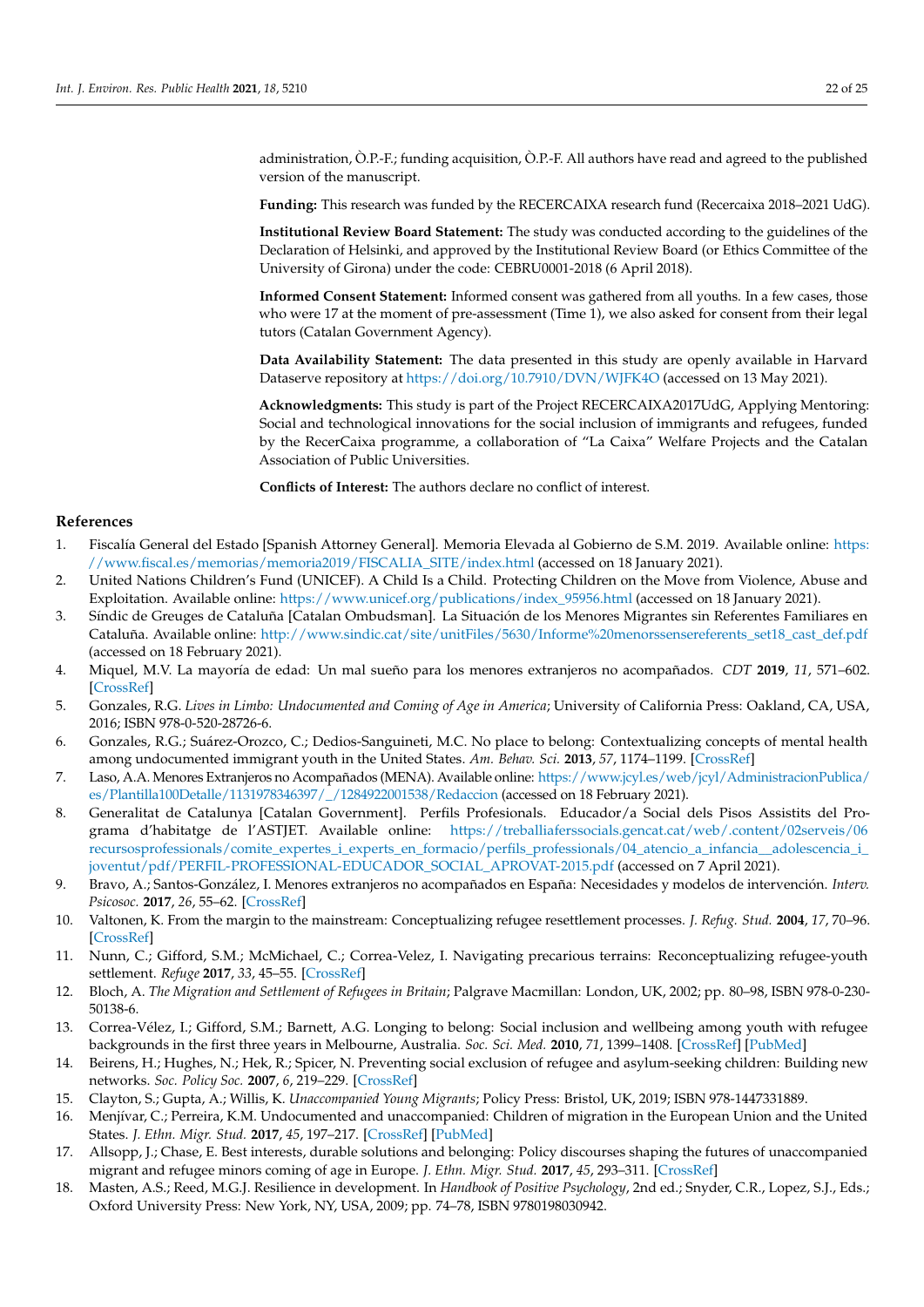- <span id="page-22-0"></span>19. Rosenberg, M. *Society and the Adolescent Self-Image*; Princeton University Press: Princeton, NJ, USA, 1965; ISBN 9780691649443.
- <span id="page-22-1"></span>20. Piko, B.; Fitzpatrick, K. Depressive symptomatology among hungarian youth: A risk and protective factors approach. *Am. J. Orthopsychiatry* **2003**, *73*, 44–54. [\[CrossRef\]](http://doi.org/10.1037/0002-9432.73.1.44) [\[PubMed\]](http://www.ncbi.nlm.nih.gov/pubmed/12674518)
- <span id="page-22-2"></span>21. Umaña-Taylor, A.J.; Updegraff, K.A. Latino adolescents' mental health: Exploring the interrelations among discrimination, ethnic identity, cultural orientation, self-esteem, and depressive symptoms. *J. Adolesc.* **2007**, *30*, 549–567. [\[CrossRef\]](http://doi.org/10.1016/j.adolescence.2006.08.002)
- <span id="page-22-3"></span>22. Oppedal, B.; Idsoe, T. The role of social support in the acculturation and mental health of unaccompanied minor asylum seekers. *Scand. J. Psychol.* **2015**, *56*, 203–211. [\[CrossRef\]](http://doi.org/10.1111/sjop.12194) [\[PubMed\]](http://www.ncbi.nlm.nih.gov/pubmed/25614276)
- <span id="page-22-4"></span>23. Tartakovsky, E. The psychological well-being of unaccompanied minors: A longitudinal study of adolescents immigrating from Russia and Ukraine to Israel without parents. *J. Res. Adolesc.* **2009**, *19*, 177–204. [\[CrossRef\]](http://doi.org/10.1111/j.1532-7795.2009.00589.x)
- <span id="page-22-5"></span>24. Kauhanen, I.; Kaukko, M. Recognition in the lives of unaccompanied children and youth: A review of the key European literature. *Child. Fam. Soc. Work.* **2020**, *25*, 875–883. [\[CrossRef\]](http://doi.org/10.1111/cfs.12772)
- <span id="page-22-6"></span>25. Liebenberg, L.; Ungar, M.; LeBlanc, J.C. The CYRM-12: A brief measure of resilience. *Can. J. Public Health* **2013**, *104*, e131–e135. [\[CrossRef\]](http://doi.org/10.1007/BF03405676) [\[PubMed\]](http://www.ncbi.nlm.nih.gov/pubmed/23618205)
- <span id="page-22-7"></span>26. Rae-Espinoza, H. Transnational ties: Children's reactions to parental emigration in Guayaquil, Ecuador. *Ethos* **2016**, *44*, 32–49. [\[CrossRef\]](http://doi.org/10.1111/etho.12111)
- 27. Carlson, B.E.; Cacciatore, J.; Klimek, B. A risk and resilience perspective on unaccompanied refugee minors. *Soc. Work* **2012**, *57*, 259–269. [\[CrossRef\]](http://doi.org/10.1093/sw/sws003) [\[PubMed\]](http://www.ncbi.nlm.nih.gov/pubmed/23252317)
- <span id="page-22-8"></span>28. Kia-Keating, M.; Dowdy, E.; Morgan, M.L.; Noam, G.G. Protecting and promoting: An integrative conceptual model for healthy development of adolescents. *J. Adolesc. Health* **2011**, *48*, 220–228. [\[CrossRef\]](http://doi.org/10.1016/j.jadohealth.2010.08.006) [\[PubMed\]](http://www.ncbi.nlm.nih.gov/pubmed/21338891)
- <span id="page-22-9"></span>29. Masten, A.S. *Ordinary Magic: Resilience in Development*; Guildford Press: New York, NY, USA, 2014; ISBN 9781462523719.
- <span id="page-22-10"></span>30. Müller, L.R.F.; Büter, K.P.; Rosner, R.; Unterhitzenberger, J. Mental health and associated stress factors in accompanied and unaccompanied refugee minors resettled in Germany: A cross-sectional study. *Child Adolesc. Psychiatry Ment. Health* **2019**, *13*, 1–13. [\[CrossRef\]](http://doi.org/10.1186/s13034-019-0268-1)
- <span id="page-22-11"></span>31. Masten, A.S.; Best, K.M.; Garmezy, N. Resilience and development: Contributions from the study of children who overcome adversity. *Dev. Psychopathol.* **1990**, *2*, 425–444. [\[CrossRef\]](http://doi.org/10.1017/S0954579400005812)
- <span id="page-22-12"></span>32. Masten, A.S.; Hubbard, J.J.; Gest, S.D.; Tellegen, A.; Garmezy, N.; Ramirez, M. Competence in the context of adversity: Pathways to resilience and maladaptation from childhood to late adolescence. *Dev. Psychopathol.* **1999**, *11*, 143–169. [\[CrossRef\]](http://doi.org/10.1017/S0954579499001996) [\[PubMed\]](http://www.ncbi.nlm.nih.gov/pubmed/10208360)
- <span id="page-22-13"></span>33. Snyder, C.R.; Hoza, B.; Pelham, W.E.; Rapoff, M. The development and validation of the children's hope scale. *J. Pediatr. Psychol.* **1997**, *22*, 399–421. [\[CrossRef\]](http://doi.org/10.1093/jpepsy/22.3.399) [\[PubMed\]](http://www.ncbi.nlm.nih.gov/pubmed/9212556)
- <span id="page-22-14"></span>34. Snyder, C.R. Hypothesis: There is hope. In *Handbook of Hope Theory, Measures and Applications*; Snyder, C.R., Ed.; Academic Press: San Diego, CA, USA, 2000; pp. 3–21, ISBN 9780080533063.
- <span id="page-22-15"></span>35. Goleman, D. *Emotional Intelligence: Why It Can Matter More than IQ*; Bloomsbury Publishing: New York, NY, USA, 1996; ISBN 9780747528302.
- <span id="page-22-16"></span>36. Ciarrochi, J.; Heaven, P.C.; Davies, F. The impact of hope, self-esteem, and attributional style on adolescents' school grades and emotional well-being: A longitudinal study. *J. Res. Pers.* **2007**, *41*, 1161–1178. [\[CrossRef\]](http://doi.org/10.1016/j.jrp.2007.02.001)
- <span id="page-22-17"></span>37. Luthans, F.; Avey, J.B.; Avolio, B.J.; Peterson, S.J. The development and resulting performance impact of positive psychological capital. *Hum. Resour. Dev. Q.* **2010**, *21*, 41–67. [\[CrossRef\]](http://doi.org/10.1002/hrdq.20034)
- <span id="page-22-18"></span>38. Valle, M.F.; Huebner, E.S.; Suldo, S.M. An analysis of hope as a psychological strength. *Sch. Psychol. Rev.* **2006**, *44*, 393–406. [\[CrossRef\]](http://doi.org/10.1016/j.jsp.2006.03.005)
- <span id="page-22-19"></span>39. Jani, J.; Underwood, D.; Ranweiler, J. Hope as a crucial factor in integration among unaccompanied immigrant youth in the USA: A Pilot Project. *J. Int. Migr. Integr.* **2016**, *17*, 1195–1209. [\[CrossRef\]](http://doi.org/10.1007/s12134-015-0457-6)
- <span id="page-22-20"></span>40. Ridner, S.H. Psychological distress: Concept analysis. *J. Adv. Nurs.* **2004**, *45*, 536–545. [\[CrossRef\]](http://doi.org/10.1046/j.1365-2648.2003.02938.x)
- <span id="page-22-21"></span>41. Chen, W.; Hall, B.J.; Ling, L.; Renzaho, A.M.N. Pre-migration and post-migration factors associated with mental health in humanitarian migrants in Australia and the moderation efect of post-migration stressors: Findings from the first wave data of the BNLA cohort study. *Lancet Psychiatry* **2017**, *4*, 218–229. [\[CrossRef\]](http://doi.org/10.1016/S2215-0366(17)30032-9)
- <span id="page-22-22"></span>42. Bean, T.M.; Eurelings-Bontekoe, E.; Spinhoven, P. Course and predictors of mental health of unaccompanied refugee minors in the Netherlands: One year follow-up. *Soc. Sci. Med.* **2007**, *64*, 1204–1215. [\[CrossRef\]](http://doi.org/10.1016/j.socscimed.2006.11.010) [\[PubMed\]](http://www.ncbi.nlm.nih.gov/pubmed/17188787)
- <span id="page-22-23"></span>43. Wade, J.; Mitchell, F.; Baylis, G. University of York Web Page. Unaccompanied Asylum Seeking Children. The Response of the Social Work Services. Available online: [https://www.york.ac.uk/inst/spru/pubs/pdf/asylum\\_summary.pdf](https://www.york.ac.uk/inst/spru/pubs/pdf/asylum_summary.pdf) (accessed on 12 April 2021).
- <span id="page-22-24"></span>44. Hodes, M.; Jagdev, D.; Chandra, N.; Cunniff, A. Risk and resilience for psychological distress amongst unaccompanied asylum seeking adolescents. *J. Child Psychol. Psychiatry* **2008**, *49*, 723–732. [\[CrossRef\]](http://doi.org/10.1111/j.1469-7610.2008.01912.x)
- <span id="page-22-25"></span>45. Gidley, J.M.; Bateman, D.; Smith, C. *Futures in Education*; Australian Foresight Institute: Melbourne, Australia, 2004; ISBN 85590805- X.
- <span id="page-22-26"></span>46. Portes, A.; Aparicio, R.; Haller, W.; Vickstrom, E. Moving Ahead in Madrid: Aspirations and Expectations in the Spanish Second Generation. *Int. Migr. Rev.* **2010**, *44*, 767–801. [\[CrossRef\]](http://doi.org/10.1111/j.1747-7379.2010.00825.x) [\[PubMed\]](http://www.ncbi.nlm.nih.gov/pubmed/22904591)
- <span id="page-22-27"></span>47. Feliciano, C.; Rumbaut, R.G. Gendered paths: Educational and occupational expectations and outcomes among adult children of immigrants. *Ethn. Racial Stud.* **2005**, *28*, 1087–1118. [\[CrossRef\]](http://doi.org/10.1080/01419870500224406)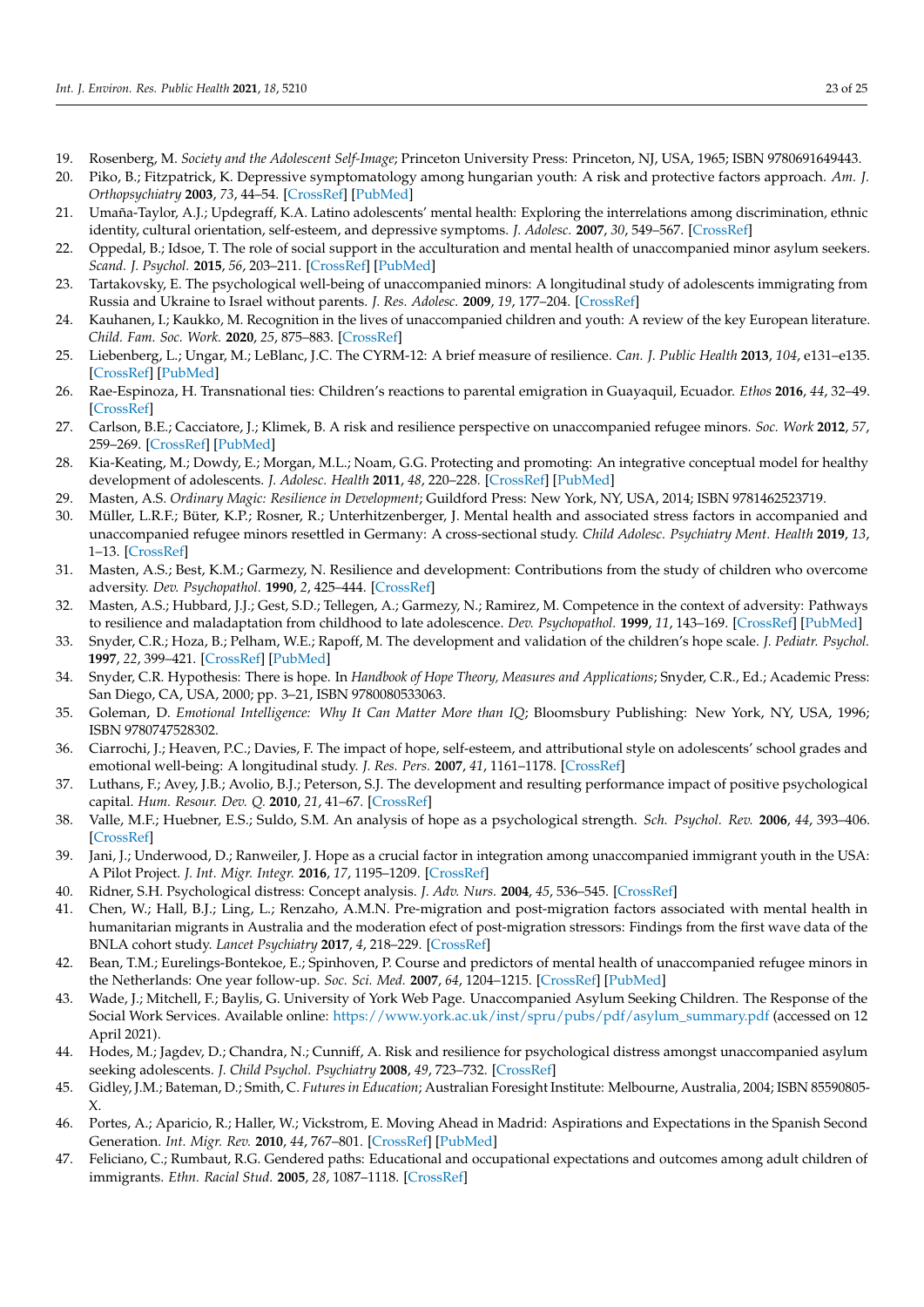- <span id="page-23-0"></span>48. Thompson, L.A.; Kelly-Vance, L. The impact of mentoring on academic achievement of at-risk youth. *Child. Youth Serv. Rev.* **2001**, *23*, 227–242. [\[CrossRef\]](http://doi.org/10.1016/S0190-7409(01)00134-7)
- <span id="page-23-1"></span>49. Preston, J.M.; Prieto-Flores, Ò.; Rhodes, J.E. Mentoring in context: A comparative study of youth mentoring programs in the United States and continental Europe. *Youth Soc.* **2019**, *51*, 900–914. [\[CrossRef\]](http://doi.org/10.1177/0044118X18813700)
- <span id="page-23-2"></span>50. Oberoi, A.K. National Mentoring Resource Center: Mentoring for First-Generation Immigrant and Refugee Youth. Available online: [https://nationalmentoringresourcecenter.org/index.php/news-category-blog/235-mentoring-for-first-generation](https://nationalmentoringresourcecenter.org/index.php/news-category-blog/235-mentoring-for-first-generation-immigrant-and-refugee-youth.html)[immigrant-and-refugee-youth.html](https://nationalmentoringresourcecenter.org/index.php/news-category-blog/235-mentoring-for-first-generation-immigrant-and-refugee-youth.html) (accessed on 19 February 2020).
- <span id="page-23-3"></span>51. Birman, D.; Morland, L. Immigrant and refugee youth. In *Handbook of Youth Mentoring*, 2nd ed.; DuBois, D.L., Karcher, M.J., Eds.; Sage: Thousand Oaks, CA, USA, 2014; pp. 355–368, ISBN 9781483309811.
- <span id="page-23-4"></span>52. Raposa, E.B.; Rhodes, J.E.; Stams, G.J.J.M.; Card, N.; Burton, S.; Schwartz, S.; Sykes, L.A.Y.; Kanchewa, S.; Kupersmidt, J.; Hussain, S. The Effects of Youth Mentoring Programs: A Meta-analysis of Outcomes Studies. *J. Youth Adolesc.* **2019**, *48*, 423–443. [\[CrossRef\]](http://doi.org/10.1007/s10964-019-00982-8) [\[PubMed\]](http://www.ncbi.nlm.nih.gov/pubmed/30661211)
- <span id="page-23-5"></span>53. DuBois, D.L.; Holloway, B.E.; Valentine, J.C.; Cooper, H. Effectiveness of mentoring programs for youth: A meta-analytic review. *Am. J. Community Psychol.* **2002**, *30*, 221–269. [\[CrossRef\]](http://doi.org/10.1023/A:1014628810714) [\[PubMed\]](http://www.ncbi.nlm.nih.gov/pubmed/12002242)
- <span id="page-23-6"></span>54. DuBois, D.L.; Portillo, N.; Rhodes, J.E.; Silverthorn, N.; Valentine, J.C. How effective are mentoring programs for youth? A systematic assessment of the evidence. *Psychol. Sci. Public Interest* **2011**, *12*, 57–91. [\[CrossRef\]](http://doi.org/10.1177/1529100611414806) [\[PubMed\]](http://www.ncbi.nlm.nih.gov/pubmed/26167708)
- <span id="page-23-7"></span>55. Schwartz, S.E.O.; Rhodes, J.E. From treatment to empowerment: New approaches to youth mentoring. *Am. J. Community Psychol.* **2016**, *58*, 150–157. [\[CrossRef\]](http://doi.org/10.1002/ajcp.12070)
- 56. Van Dam, L.; Neels, S.; de Winter, M.; Branje, S.; Wijsbroek, S.; Hutschemaekers, G.; Dekker, A.; Sekreve, A.; Zwaanswijk, M.; Wissink, I.; et al. Youth initiated mentors: Do they offer an alternative for out-of-home placement in youth care? *Br. J. Soc. Work* **2017**, *47*, 1764–1780. [\[CrossRef\]](http://doi.org/10.1093/bjsw/bcx092)
- <span id="page-23-8"></span>57. Prieto-Flores, Ò.; Feu, J. *Mentoring Children and Young People for Social Inclusion. Global Approaches to Empowerment*; Routledge: London, UK, 2020; ISBN 9781000174571.
- <span id="page-23-9"></span>58. Spencer, R.; Tugenberg, T.; Ocean, M.; Schwartz, S.E.O.; Rhodes, J.E. "Somebody who was on my side": A qualitative examination of youth initiated mentoring. *Youth Soc.* **2016**, *48*, 402–424. [\[CrossRef\]](http://doi.org/10.1177/0044118X13495053)
- <span id="page-23-10"></span>59. Raithelhuber, E. 'If we want, they help us in any way': How 'unaccompanied refugee minors' experience mentoring relationships. *Eur. J. Soc. Work* **2019**, 1–16. [\[CrossRef\]](http://doi.org/10.1080/13691457.2019.1606787)
- <span id="page-23-11"></span>60. Pryce, J.M.; Kelly, M.S.; Lawinger, M. Conversation club: A group mentoring model for immigrant youth. *Youth Soc.* **2019**, *51*, 879–899. [\[CrossRef\]](http://doi.org/10.1177/0044118X18780526)
- <span id="page-23-12"></span>61. Punt de Referència Home Page. Available online: <https://www.puntdereferencia.org/en/project/referents/> (accessed on 10 February 2021).
- <span id="page-23-13"></span>62. Christensen, K.M.; Hagler, M.A.; Stams, G.J.; Raposa, E.B.; Burton, S.; Rhodes, J.E. Non-specific versus targeted approaches to youth mentoring: A follow-up meta-analysis. *J. Youth Adolesc.* **2020**, *49*, 959–972. [\[CrossRef\]](http://doi.org/10.1007/s10964-020-01233-x)
- <span id="page-23-14"></span>63. Creswell, J.W.; Plano Clark, V.L.; Gutmann, M.L.; Hanson, W.E. Advanced mixed methods research designs. In *Handbook of Mixed Methods in Social and Behavioral Research*; Tashakkori, A., Teddlie, C., Eds.; Sage: Thousand Oaks, CA, USA, 2003; pp. 209–240, ISBN 9781412972666.
- <span id="page-23-15"></span>64. Generalitat de Catalunya [Catalan Government]. Els Infants i Joves Emigrats Sols Acollits a Catalunya. Available online: <https://govern.cat/govern/docs/2019/01/25/13/19/3673bd4e-b984-4fd0-b713-bb71550c57a7.pdf> (accessed on 3 April 2020).
- <span id="page-23-16"></span>65. Mewton, L.; Kessler, R.C.; Slade, T.; Hobbs, M.J.; Brownhill, L.; Birrell, L.; Tonks, Z.; Teesson, M.; Newton, N.; Chapman, C.; et al. The psychometric properties of the Kessler psychological distress scale (K6) in a general population sample of adolescents. *Psychol. Assess.* **2016**, *28*, 1232–1242. [\[CrossRef\]](http://doi.org/10.1037/pas0000239) [\[PubMed\]](http://www.ncbi.nlm.nih.gov/pubmed/26619095)
- <span id="page-23-17"></span>66. Palinkas, L.A.; Horwitz, S.M.; Green, C.A.; Wisdom, J.P.; Duan, N.; Hoagwood, K. Purposeful sampling for qualitative data collection and analysis in mixed method implementation research. *Adm. Policy Ment. Health* **2015**, *42*, 533–544. [\[CrossRef\]](http://doi.org/10.1007/s10488-013-0528-y) [\[PubMed\]](http://www.ncbi.nlm.nih.gov/pubmed/24193818)
- <span id="page-23-18"></span>67. Deterding, N.; Waters, M.C. Flexible coding of in-depth interviews: A twenty-first-century approach. *Sociol. Methods Res.* **2018**, 1–32. [\[CrossRef\]](http://doi.org/10.1177/0049124118799377)
- <span id="page-23-19"></span>68. Blinn-Pike, L. The benefits associated with youth mentoring relationships. In *The Blackwell Handbook of Mentoring: A Multiple Perspectives Approach*; Allen, T.D., Eby, L.T., Eds.; John Wiley & Sons: Hoboken, NJ, USA, 2007; pp. 165–187, ISBN 9781444335439.
- <span id="page-23-20"></span>69. House, J.S.; Landis, K.R.; Umberson, D. Social relationships and health. *Science* **1988**, *241*, 540–545. [\[CrossRef\]](http://doi.org/10.1126/science.3399889)
- <span id="page-23-21"></span>70. Cobb, S. Social support as a moderator of life stress. *Psychosom. Med.* **1976**, *38*, 300–314. [\[CrossRef\]](http://doi.org/10.1097/00006842-197609000-00003)
- <span id="page-23-22"></span>71. Brady, B.; Dolan, P.; Canavan, J. 'He told me to calm down and all that': A qualitative study of social support types in a youth mentoring programme. *J. Child Fam. Stud.* **2015**, *22*, 266–274. [\[CrossRef\]](http://doi.org/10.1111/cfs.12235)
- <span id="page-23-23"></span>72. Sarason, I.G.; Sarason, B.R.; Pierce, G.R. Social support: The search for theory. *J. Soc. Clin. Psychol.* **1990**, *9*, 133–147. [\[CrossRef\]](http://doi.org/10.1521/jscp.1990.9.1.133)
- <span id="page-23-24"></span>73. Portes, A. Social capital: Its origins and applications in modern sociology. *Annu. Rev. Sociol.* **1998**, *24*, 1–24. [\[CrossRef\]](http://doi.org/10.1146/annurev.soc.24.1.1)
- <span id="page-23-25"></span>74. Woolcock, M. Social capital and economic development: Toward a theoretical synthesis and policy framework. *Theory Soc.* **1998**, *27*, 151–208. [\[CrossRef\]](http://doi.org/10.1023/A:1006884930135)
- <span id="page-23-26"></span>75. Gilman, R.; Dooley, J.; Florell, D. Relative levels of hope and their relationship with academic and psychological indicators among adolescents. *J. Soc. Clin. Psychol.* **2006**, *25*, 166–178. [\[CrossRef\]](http://doi.org/10.1521/jscp.2006.25.2.166)